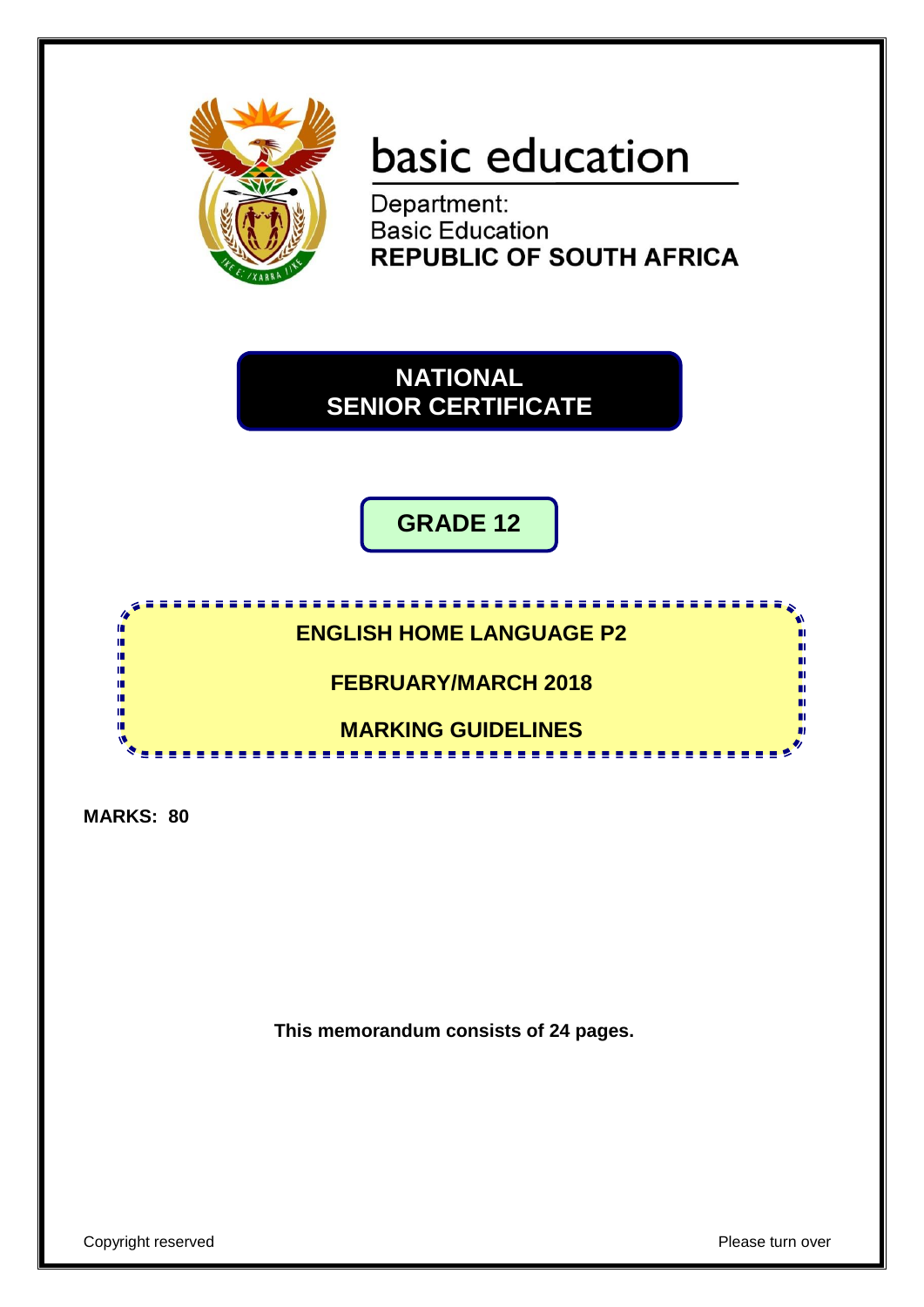# **NOTE TO MARKERS**

- These marking guidelines are intended as a guide for markers.
- The marking guidelines will be discussed with the marking panels before marking commences at the marking centres.
- Candidates' responses must be considered on their merits.

# **GUIDELINES**

- 1. Wherever a candidate has answered more than the required number of questions, mark only the first answer/response. (**The candidate may not answer the essay and the contextual question on the same genre.**)
- 2. If a candidate has answered all four questions in SECTION A (prescribed poems), mark only the first two.
- 3. If a candidate has answered two contextual or two essay questions in SECTIONS B and C, mark the first one and ignore the second. If a candidate has answered all six questions (novel) and/or all four questions (drama), mark only the first answer in each SECTION, provided that one contextual and one essay have been answered.
- 4. If a candidate gives two answers, the first of which is wrong and the next one correct, mark the first answer and **ignore** the next.
- 5. If answers are incorrectly numbered, mark according to the marking guidelines.
- 6. If a spelling error affects the meaning, mark incorrect. If it does not affect the meaning, mark correct.
- 7. *Essay question*

If the essay is shorter than the required word count, do not penalise, because the candidate has already penalised him/herself. If the essay is too long, assess on merit and discuss with senior markers.

8. *Contextual questions*

If the candidate does not use inverted commas when asked to quote, **do not penalise.**

- 9. For **open-ended questions**, no marks should be awarded for YES/NO or I AGREE/DISAGREE. The reason/substantiation/motivation/justification is what should be considered.
- 10.No marks should be awarded for TRUE/FALSE or FACT/OPINION. The reason/substantiation/motivation/justification is what should be considered.
- 11.Answers to contextual questions must be assessed holistically in the light of the discussion during the standardisation of the marking guidelines.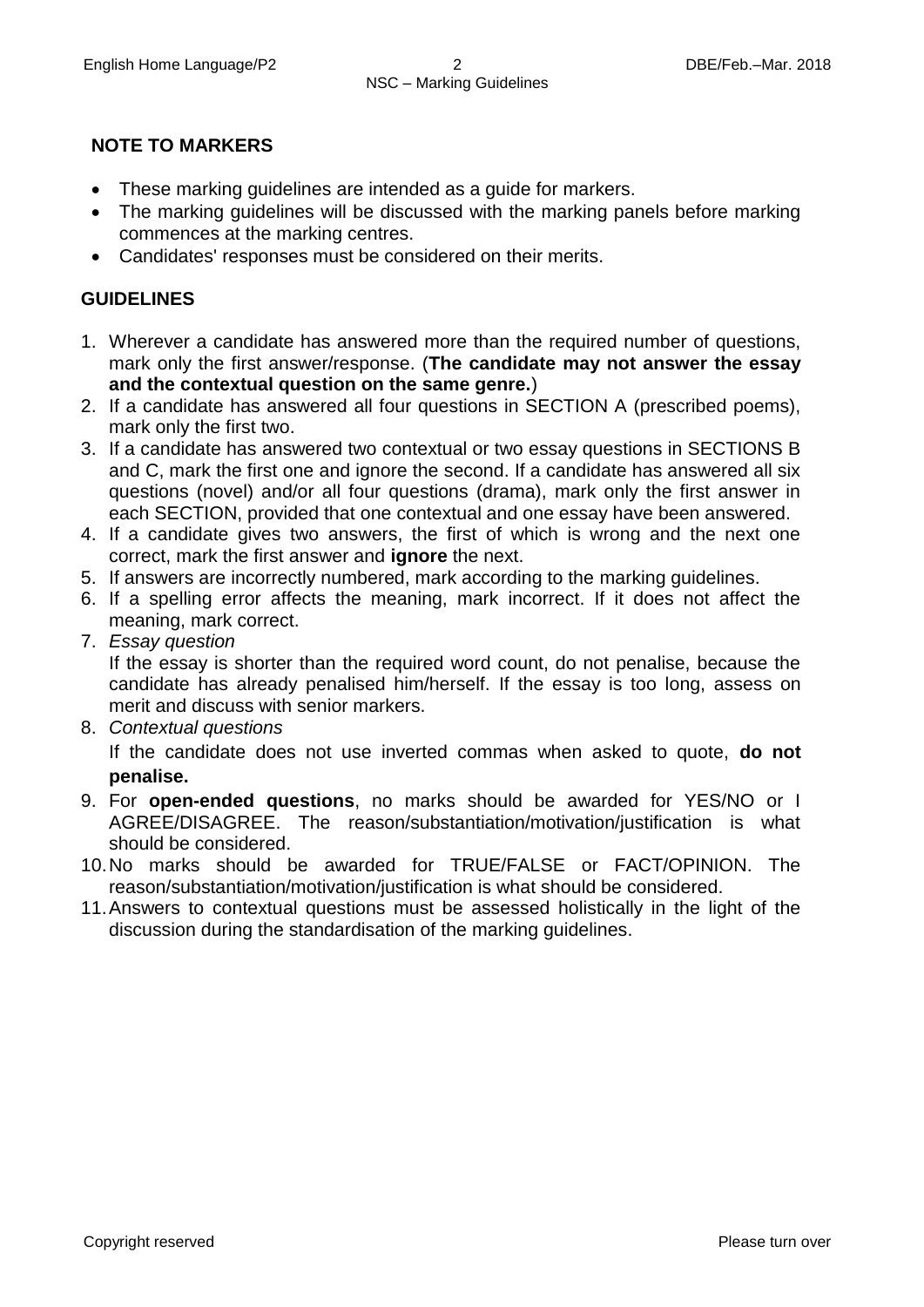#### **SECTION A: POETRY**

#### **PRESCRIBED POETRY**

### **QUESTION 1: POETRY – ESSAY QUESTION**

#### **'THE ZULU GIRL'– Roy Campbell**

- Use the following, among other points, as a guide to marking this question. Responses might differ, depending on the candidate's sensitivity to and understanding of the poem.
- Refer to page 23 for the rubric to assess this question.

Despite the oppression and hardship experienced by the tribe, there is a sense of optimism for a better life in the future.

- The image, 'the hot red acres smoulder' indicates the harsh conditions under which the workers labour. The sun is so intense that the landscape appears ready to burst into flames. The reference to the' gang' suggests that its members have no identity/individuality and work under compulsion. 'Sweating' further communicates their discomfort and the intensity of the heat.
- 'Flings' describes the frustration/exasperation experienced by the girl as well as her defiance of the system under which she labours.
- Her child's being 'tormented by flies' reinforces the impression of unhygienic and unbearable working conditions.
- In stanza 2, the harshness of the environment is intensified: there is little shade offered by the thorn-trees; the area is smeared with the blood of ticks –'ring of shadow … ticks'. The girl searches the child's hair for ticks, emphasising the unpleasant conditions under which she lives.
- The intimate bond between mother and child allows the latter to imbibe not only nourishment but also her thoughts and feelings. While he 'grunts' in satisfaction, the mother's emotions 'ripple' through his 'frail nerves'. Her 'languors …sighing' might imply her partial acceptance of her current state.
- The mother is proud of the heritage which she imparts to her son 'old unquenched unsmotherable heat'. Although her tribe has been 'curbed' and beaten, they retain their 'dignity'. They are a fierce warrior nation that will not be quelled.
- The comparison of the mother to a hill suggests her shielding and protecting her child and, by implication, her tribe. 'The first cloud...in its breast' foreshadows the uprising of the people against their oppressors. The girl and her son represent the potential of her nation to liberate itself.
- The coming harvest' indicates the ultimate victory of the people when they reap the fruit of their uprising and overthrow their oppressors.
- Initially, the tone is sympathetic to the plight of the girl. It changes to awe at the immense strength and endurance of a downtrodden nation. There is a tone of optimism for a better future. **[10]**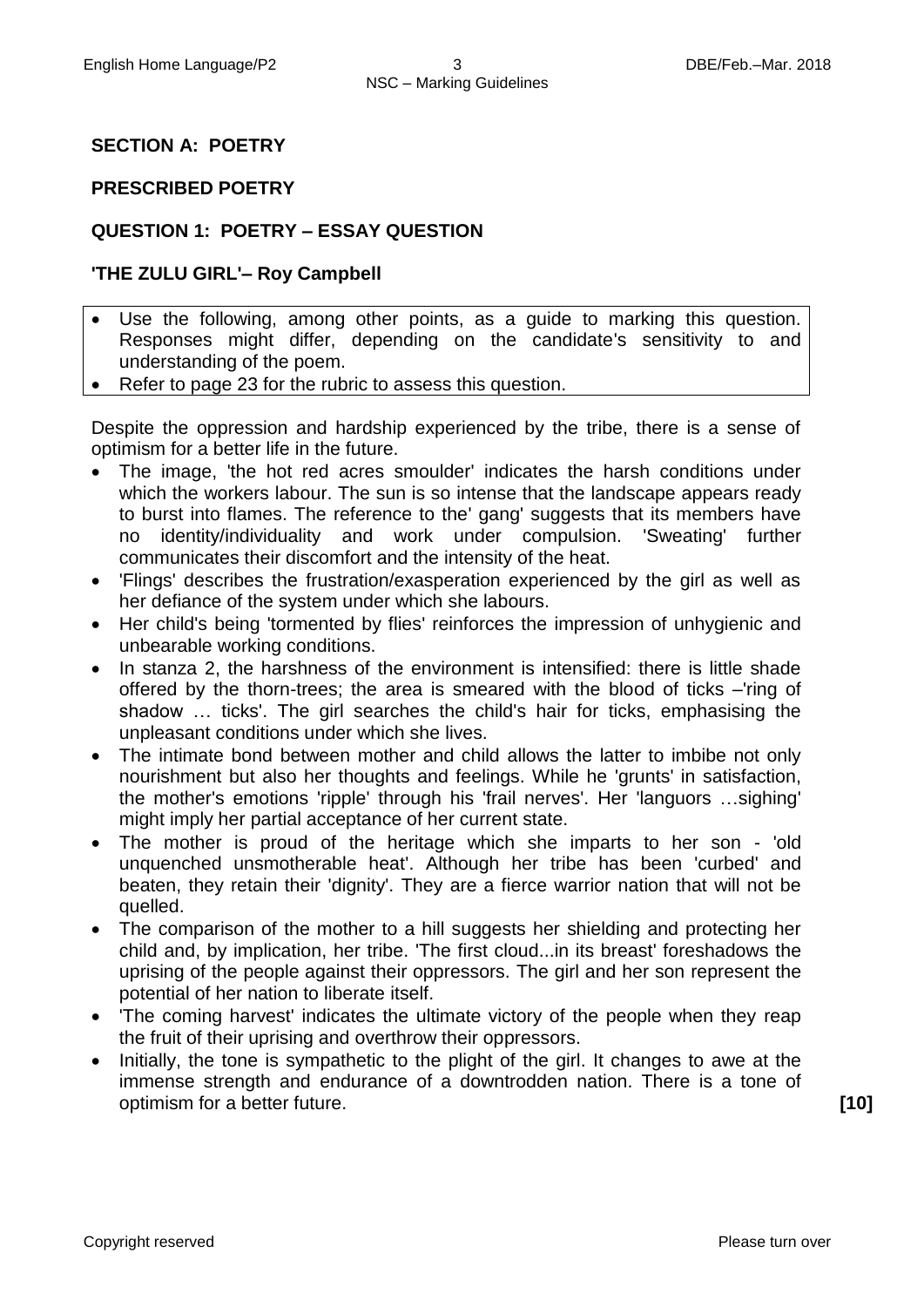#### **QUESTION 2: POETRY – CONTEXTUAL QUESTION**

#### **'THE GARDEN OF LOVE' – William Blake**

2.1 The reader will expect the speaker to enter an area/state of being that is open, free and beautiful. It is a place of peace and tranquillity./The allusion to the Biblical Garden of Eden creates the expectation of spiritual perfection and natural beauty.

[Award 2 marks for one idea well discussed.] (2)

2.2 The Chapel should have offered a joyful experience. However, the speaker is indicating how the Chapel and, by implication, organised religion has intruded on his pleasant, carefree childhood memories. The line indicates Blake's disapproval of the invasive and destructive nature of authoritarian religion.

[Award 2 marks for two relevant and distinct points.] (2)

2.3 The words, 'gates' and 'shut' have connotations of restriction and loss of free will. In addition, they suggest a lack of welcome. The admonition, 'Thou shalt not' alludes to the Old Testament/Ten Commandments which forbade certain behaviours and reinforces the sense of restriction. This accounts for the speaker's indignant/angry/disappointed/dismayed tone.

[Award 3 marks only if tone is discussed.] (3)

2.4 Instead of life flourishing ('flowers'), the garden is now associated with death as it is filled with 'graves' and 'tomb-stones'. The priests in black gowns are like sinister figures on patrol. These lines reflect the speaker's criticism of authoritarian religion's depriving one of joy. He sees such religion as cruelly restrictive ('binding with briars my joys and desires') of individual freedom and fulfilment.

[Award 3 marks for two ideas/interpretations well discussed.] (3)

**[10]**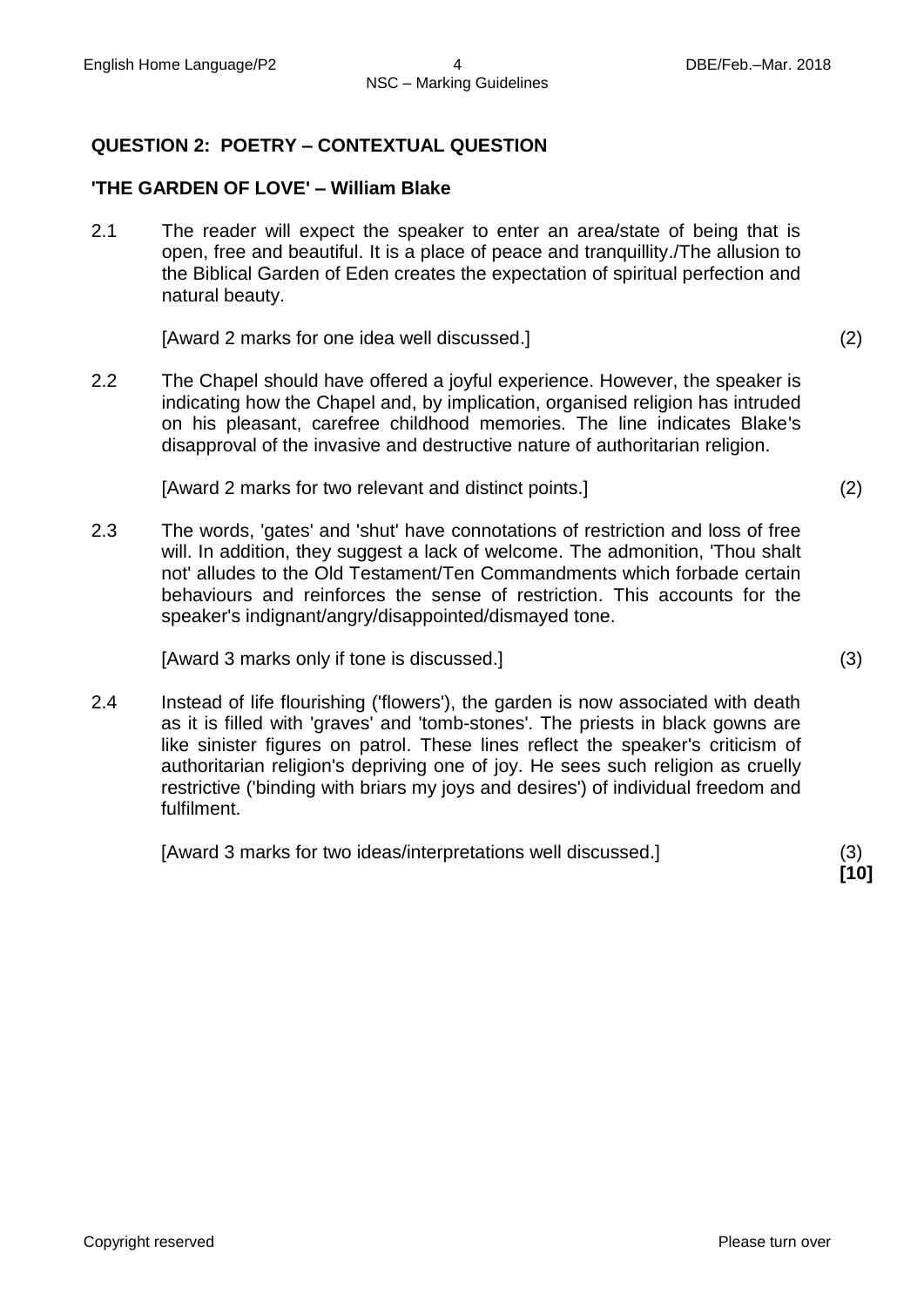# **QUESTION 3: POETRY – CONTEXTUAL QUESTION**

# **'A HARD FROST'– Cecil Day Lewis**

3.1 The personification/comparison of the frost to a thief is disturbing: it suggests that the frost works silently and stealthily, taking that which does not belong to it.

[Award 2 marks for one idea well discussed.] (2)

3.2 While the speaker is delighted at the transformation of his world from the bleak harsh landscape of winter, he is equally pensive in that he knows that this transformation is temporary/effectively illusory.

[Award 2 marks for two relevant and distinct points.] (2)

3.3 The winter landscape is metaphorically compared to a plain/an unattractive country maid who is transformed on her wedding day by her bright and beautiful bridal outfit. Her beauty is short-lived since after her wedding she will return to her old self, as will the landscape after the frost has melted. The speaker's tone is of disappointment that this beauty is short-lived, and perhaps, he is disparaging of the frost's trickery.

[Award 3 marks only if tone is discussed.] (3)

3.4 The speaker looks forward to the new cycle of life as the frost nudges the earth to release the seeds that will sprout in Spring, which will signify an end to the hardships of winter. The transformation in nature might possibly be equated to transformation in the life of people who experience hardship but can still look forward to a future that has the potential for a better life.

[Award 3 marks for two ideas/interpretations well discussed.] (3)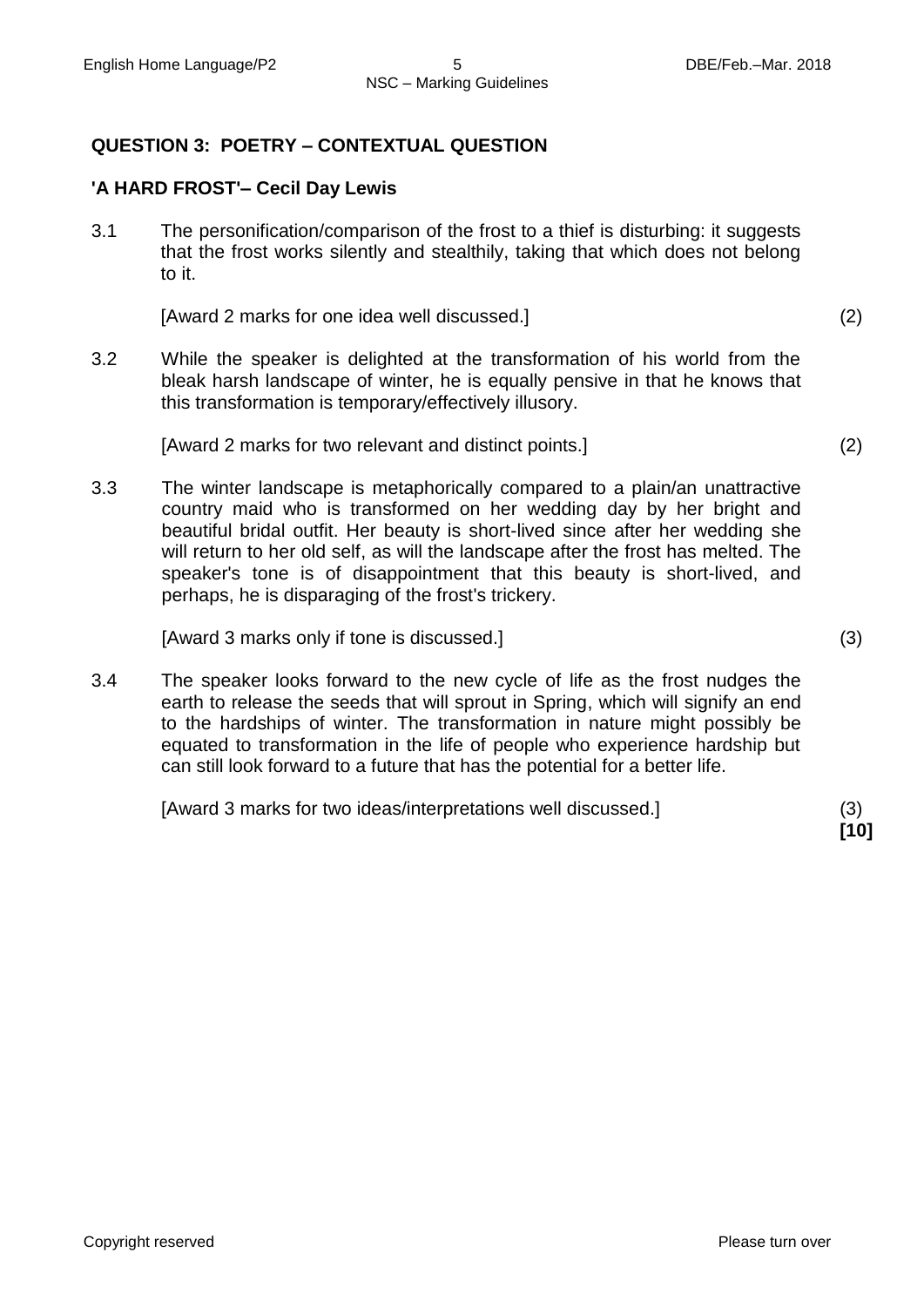# **QUESTION 4: POETRY – CONTEXTUAL QUESTION**

#### **'AN AFRICAN THUNDERSTORM' – David Rubadiri**

4.1 The impression is that the wind is unpredictable/out of control and dangerous, bringing with it chaos and disruption.

[Award 2 marks for one idea well discussed.] (2)

4.2 'Sinister' has connotations of something that is evil, frightening and destructive. The mood is oppressive, ominous and foreboding.

[Award 2 marks only if mood is discussed.] (2)

4.3 The women's panicked state and anxiety reflect their fearful attitude toward the storm. Their rushing about gathering their possessions and their children creates a sense of urgency. The children's having to cling to their mothers' backs intensifies the agitation of the mothers and their determination to protect their children. They dread the havoc that the storm might cause.

[Award 3 marks for two ideas well discussed OR three ideas.] (3)

4.4 The conclusion is **appropriate** because the title creates the expectation that the poem is about a thunderstorm. The poem's focus is on the build-up to the storm. By focusing on the elements of the wind and the clouds, the speaker gives them a significance and power of their own. They are the harbingers alerting people to the approach of the storm. The lightning flash and the rumbling thunder create tension as the reader anticipates the final eruption of the storm.

Candidates might see the thunderstorm as an extended metaphor for the destructive effects of colonialism. Credit such responses on their merits.

Candidates might suggest that the conclusion is **not appropriate** since the storm does not actually break, despite its build-up having been described throughout the poem. It ends anti-climactically.

[Award 3 marks for two ideas well discussed OR three ideas.] (3)

**[10]**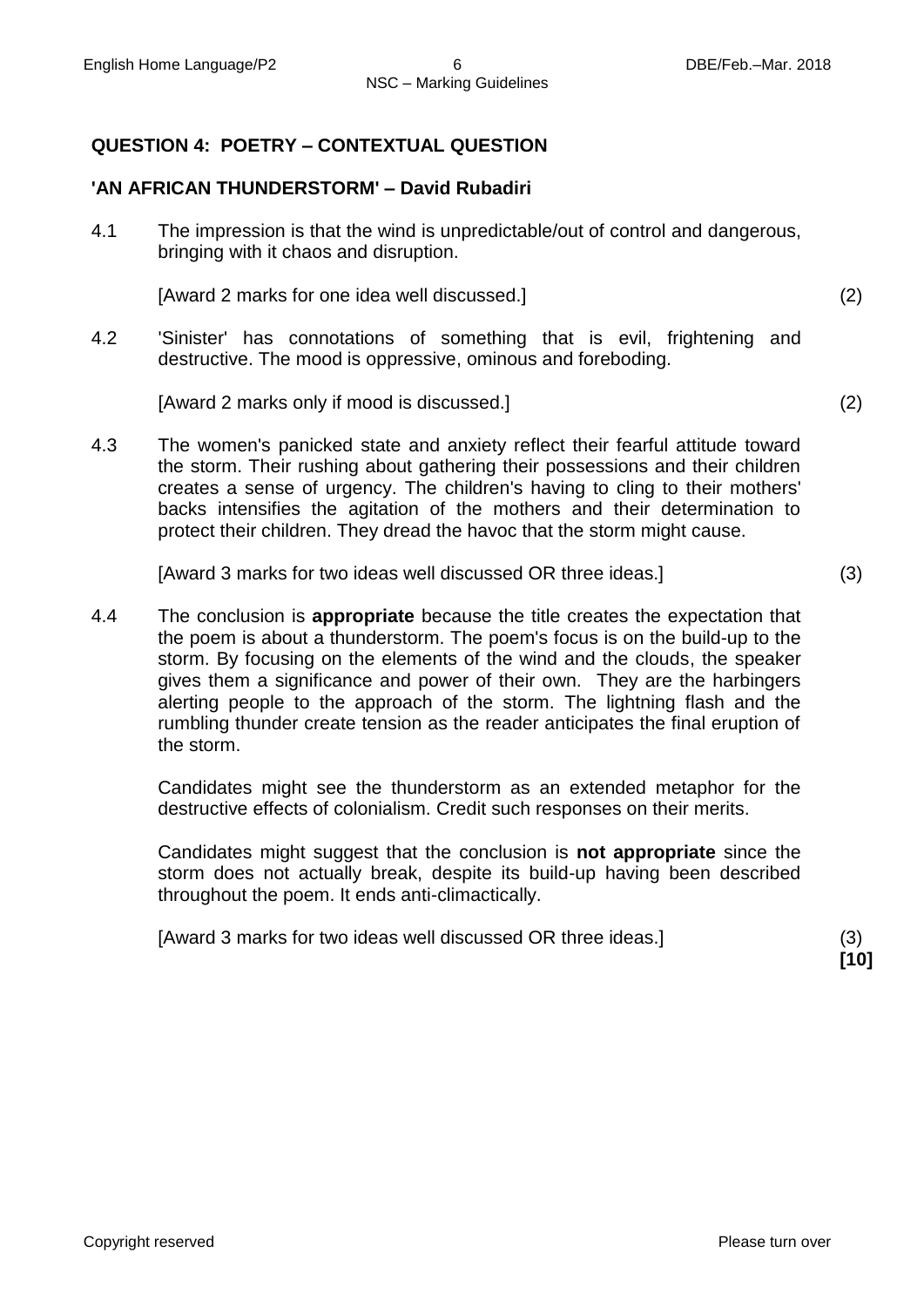#### **UNSEEN POEM (COMPULSORY)**

#### **QUESTION 5: CONTEXTUAL QUESTION**

#### **'THE FACE OF HUNGER' – Mbuyiseni Oswald Mtshali**

5.1 The phrase suggests that the boy is so thin and emaciated that his ribs stick out and resemble the folds of a concertina. He is poverty-stricken and hungry.

[Award 2 marks for one idea well discussed.] (2)

5.2 Famine is being personified as it draws attention to the suffering of the boy. It is a powerful presence governing his life.

Candidates might refer to the idea that the boy becomes the material that is sculpted into an art piece titled 'Famine', almost like a stereotypical representation of the concept.

[Award 2 marks for one idea well discussed.] (2)

5.3 The simile compares the flickering movement of the boy's tongue to a chameleon's way of eating. The reference to 'confetti' suggests that food, for the chameleon is abundant as the flies appear to be plentiful in this povertystricken/unhygienic area. The image reinforces the boy's longing for the enticing food that is out of his reach and suggests the dehumanisation of the boy. It is effective in conveying the devastating impact of hunger.

[Credit valid alternative responses on their merits.]

[Award 3 marks for two ideas well discussed OR three ideas.] (3)

5.4 The 'sky high shelf' implies that the means of the boy's survival are out of reach. Food is available in his society, but not for him. This is indicative of the speaker's sense of injustice at the divisions that exist in his society.

The impoverished child's growling stomach ('den of lions/roaring') is an indictment on the lack of concern shown by the privileged who allow such a situation to persist ('day and night'). The speaker's compassion/sympathy is evident in his exclamation, 'O! child'.

[Award 3 marks only if reference is made to both stanzas.] (3)

**[10]**

#### **TOTAL SECTION A: 30**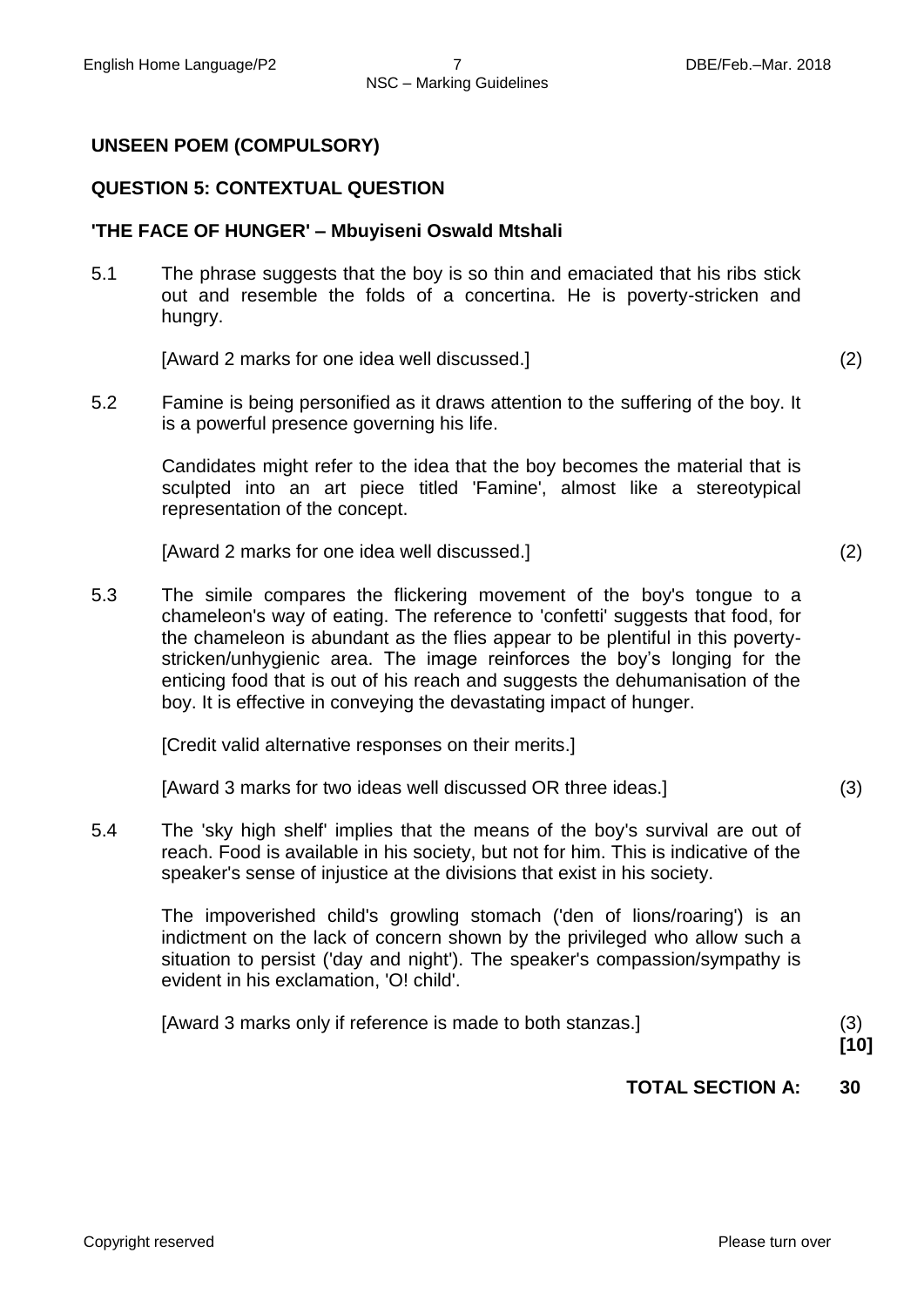# **SECTION B: NOVEL**

# *THE PICTURE OF DORIAN GRAY –* **Oscar Wilde**

# **QUESTION 6:** *The Picture of Dorian Gray* **– ESSAY QUESTION**

- Below is the basis for answering this essay. Use the following as a guideline only. However, also allow for answers that are different, original and show evidence of critical thought and interpretation.
- A range of examples may be used by the candidates to support their arguments.
- Refer to page 24 for the rubric to assess this question.

Candidates might argue that Dorian is changed by his involvement with various characters or they might argue that he is predisposed to develop into the person he becomes, regardless of his interaction with other characters.

- Dorian's meeting Basil and his painting of Dorian's portrait makes Dorian aware of his beauty. This encourages his narcissism.
- Lord Henry exposes Dorian to the theories of Aestheticism and Hedonism, which motivate him to embark on a life of sensory pleasure, and to value art, youth and beauty above everything else. It is this meeting that changes Dorian from the somewhat naive and wilful young man he was to the morally corrupt person he becomes.
- Dorian is motivated to wish that the portrait should age instead of him because of his interaction with both men.
- When Dorian realises that his wish has been fulfilled, he feels that the portrait absolves him of responsibility for any of his dubious actions. It gives him the licence to indulge in immoral behaviour.
- Dorian's meeting of Sibyl has the potential to inspire him to love and goodness. However, he rejects her when she no longer displays artistic competence. Dorian's brief interaction with Sibyl has the opposite effect of keeping him 'straight' when he is persuaded by Lord Henry to view her as a pleasurable passing fancy and her death as a mere artistic expression.
- Dorian is aware of the danger posed by Lord Henry's controversial statements, describing them as 'poisonous'. He is however, intrigued and enticed by them. This suggests a conflict within Dorian that his under-developed sense of morality is unable to process.
- Dorian's guilt is undermined by his continued interactions with Lord Henry. The yellow book is an extension of Lord Henry's influence on him.
- James Vane raises Dorian's awareness that there are consequences to his actions and makes him realise that he cannot live only via the senses.
- Candidates might refer to the negative influence that Dorian becomes on others, which in turn strengthens his resolve to avoid responsibility.
- Candidates might argue that Dorian is always going to become a person of questionable integrity. He is initially seen as 'petulant' and 'wilful'. He chooses to live a life of excess and self-indulgence, becoming involved in increasingly sinful behaviour.

[Consider mixed/valid alternative responses.] **[25]**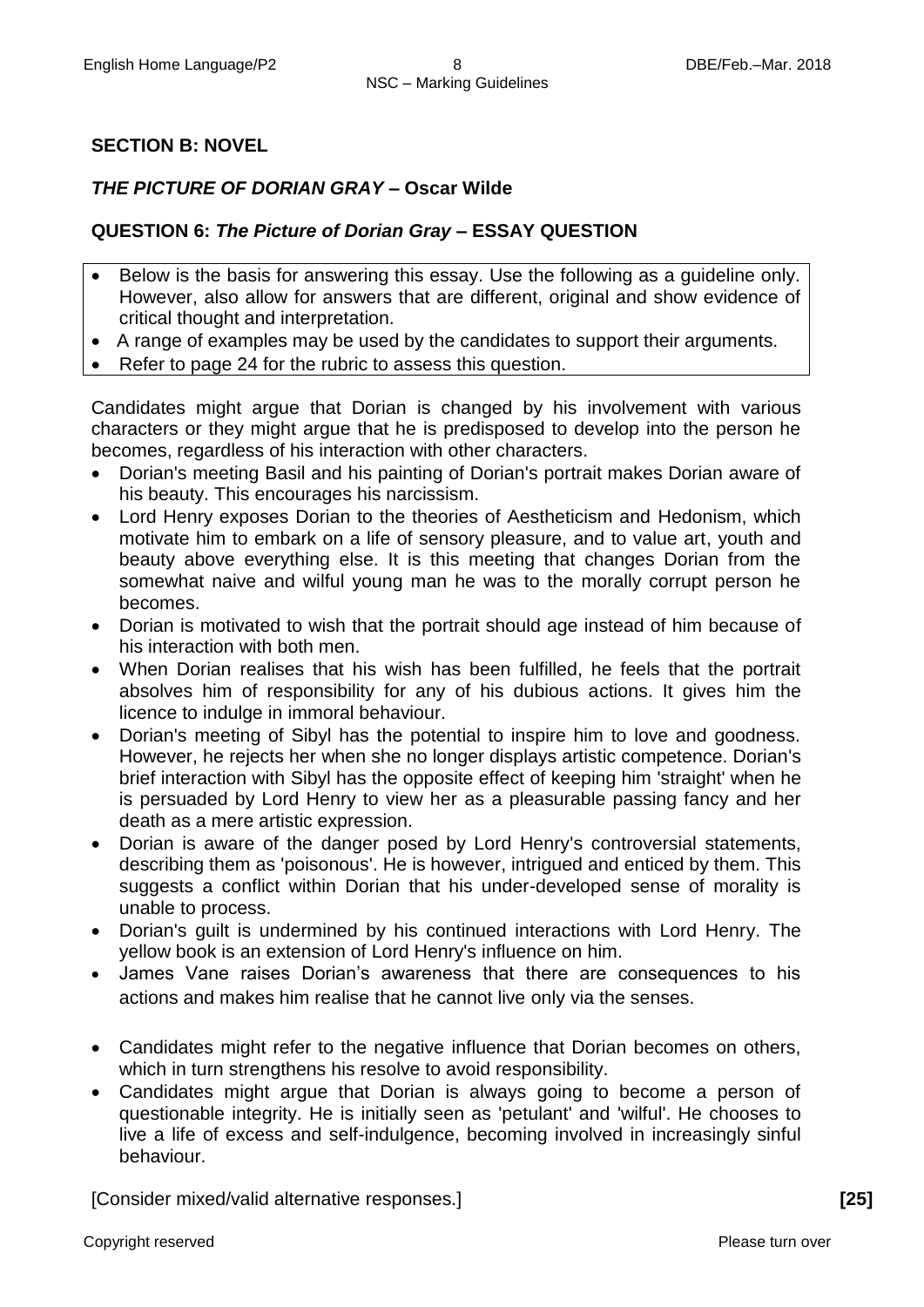# **QUESTION 7:** *THE PICTURE OF DORIAN GRAY* **– CONTEXTUAL QUESTION**

7.1 Sibyl is an actress in a shabby theatre. She is contracted to the owner of the theatre, making her reliant on him for a meagre salary. She lives in squalid surroundings with her mother and brother.

[Award 2 marks for two distinct ideas.] (2)

7.2 Lord Henry reacts in a spoilt, almost jealous manner. He feels entitled to Dorian's undivided attention. This is typical of his selfish demeanour and his desire to control Dorian's life.

[Award 2 marks for two ideas.] (2)

7.3 Aristocratic Victorian society enjoys a life of hedonistic self-indulgence. They pass their time dining out and frequenting the Opera. They fill their days with frivolous activity. This is indicative of the purposelessness of their lives.

[Award 2 marks for two ideas.] (2)

7.4 This statement about Sibyl's soul implies that Dorian has an intimate knowledge of the person she is. This is, however, not true as he barely knows her and is less concerned about who Sibyl really is than about her artistic performances and the characters she becomes. His lack of sensitivity to her soul ultimately destroys Sibyl. There is irony in Dorian's recognition of the concept of soul when he, in fact, progressively sullies his own soul.

Candidates might refer to it being ironic that Dorian is responsible for the death of the 'wonderful soul' as he drives Sibyl to commit suicide.

[Award full marks only if irony is discussed.] (3)

7.5 Although Dorian claims to be in love with Sibyl, he shows no concern for her as a person. He is only interested in her artistry and her ability to transform reality for him. She appeals to his aesthetic belief that art is superior to life. When Sibyl is no longer interested in acting, he loses interest in her and cruelly rejects her. Love ought to be selfless and unconditional but Dorian's love is neither. His love for Sibyl proves to be superficial and insincere.

[Award 3 marks for two ideas well discussed OR three ideas.] (3)

7.6 In this extract, Lord Henry responds cynically to Dorian's remark, implying that women are never what they present themselves to be. Lord Henry speaks disparagingly and insultingly about women, including his wife. He holds them in little regard, seeing them as frivolous and flighty. His attitude is sexist and patronising.

[Award 3 marks only if reference is made to this extract and the novel as a whole.] (3)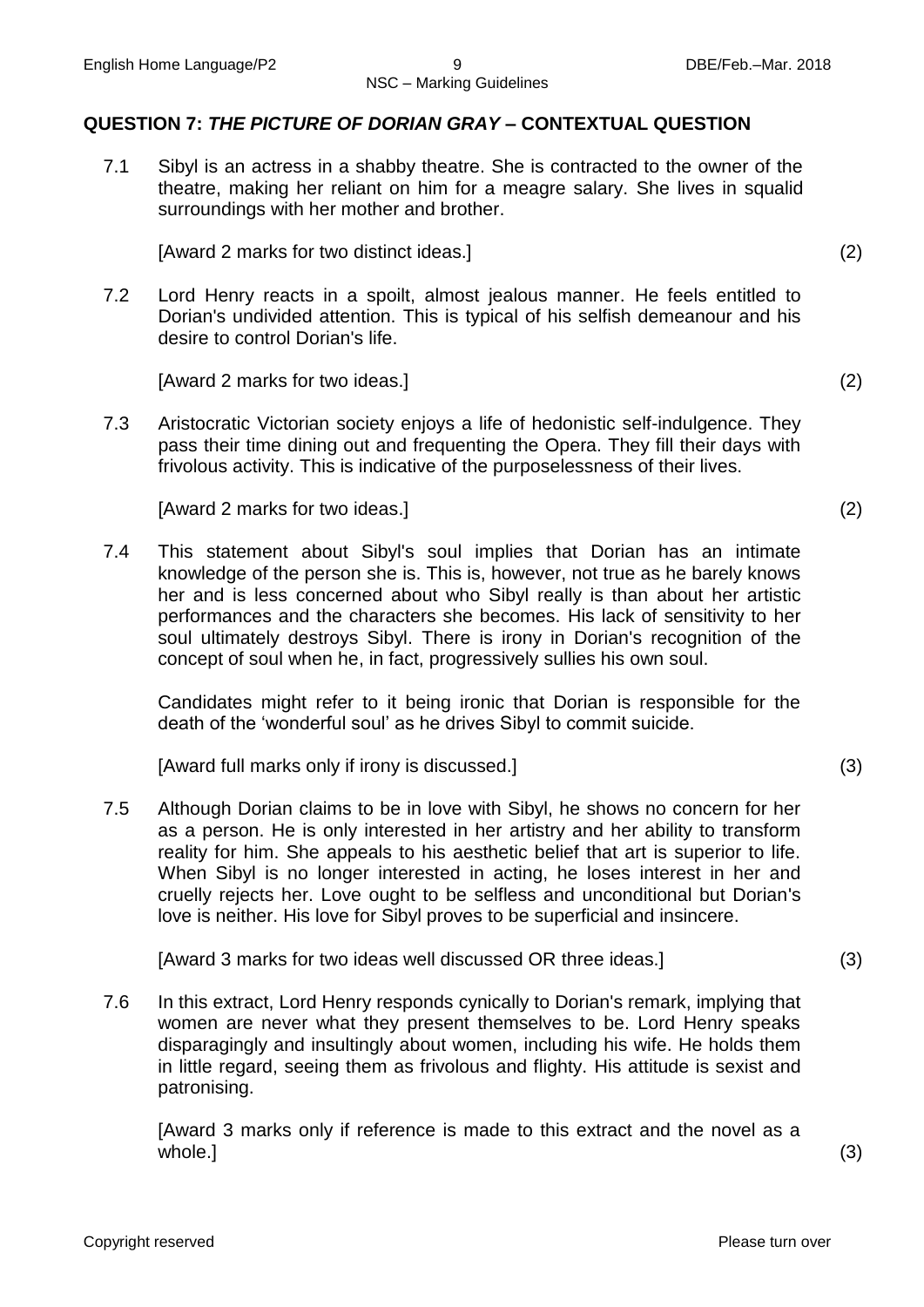7.7 When James Vane had confronted Dorian a week earlier about his role in Sibyl's death, Dorian was able to convince James that he was not the man that Sibyl had referred to as 'Prince Charming'. However, James has discovered that Dorian is indeed 'Prince Charming'. Hence his presence at Dorian's home to take his promised revenge.

[Award 3 marks for two ideas well discussed OR three ideas.] (3)

7.8 Dorian's tone is sardonic/pessimistic/dejected. He has chosen pleasure over being happy, only to realise that the pursuit of pleasure has not fulfilled his expectations. He feels quite hopeless and despondent. He appears to lack enthusiasm for life. He has become cynical and disillusioned.

[Award 3 marks only if tone and attitude are discussed.] (3)

7.9 Lord Henry impresses Dorian with his witty aphorisms and his ideas about Aestheticism. His charm and intelligence convince Dorian to adopt the selfindulgent lifestyle he promotes. In doing so, Dorian seeks out increasingly immoral experiences, becoming more degenerate and corrupt with each experience. Dorian lives by the yellow book given to him by Lord Henry. Dorian's commitment to this lifestyle leads to his death.

Candidates might argue that Dorian must be held ultimately responsible for his own death. Despite the influence of Lord Henry, Dorian chooses to corrupt himself.

[Accept mixed/valid alternative responses.]

[Award 4 marks only if reference is made to this extract and the novel as a whole.]  $(4)$ 

**[25]**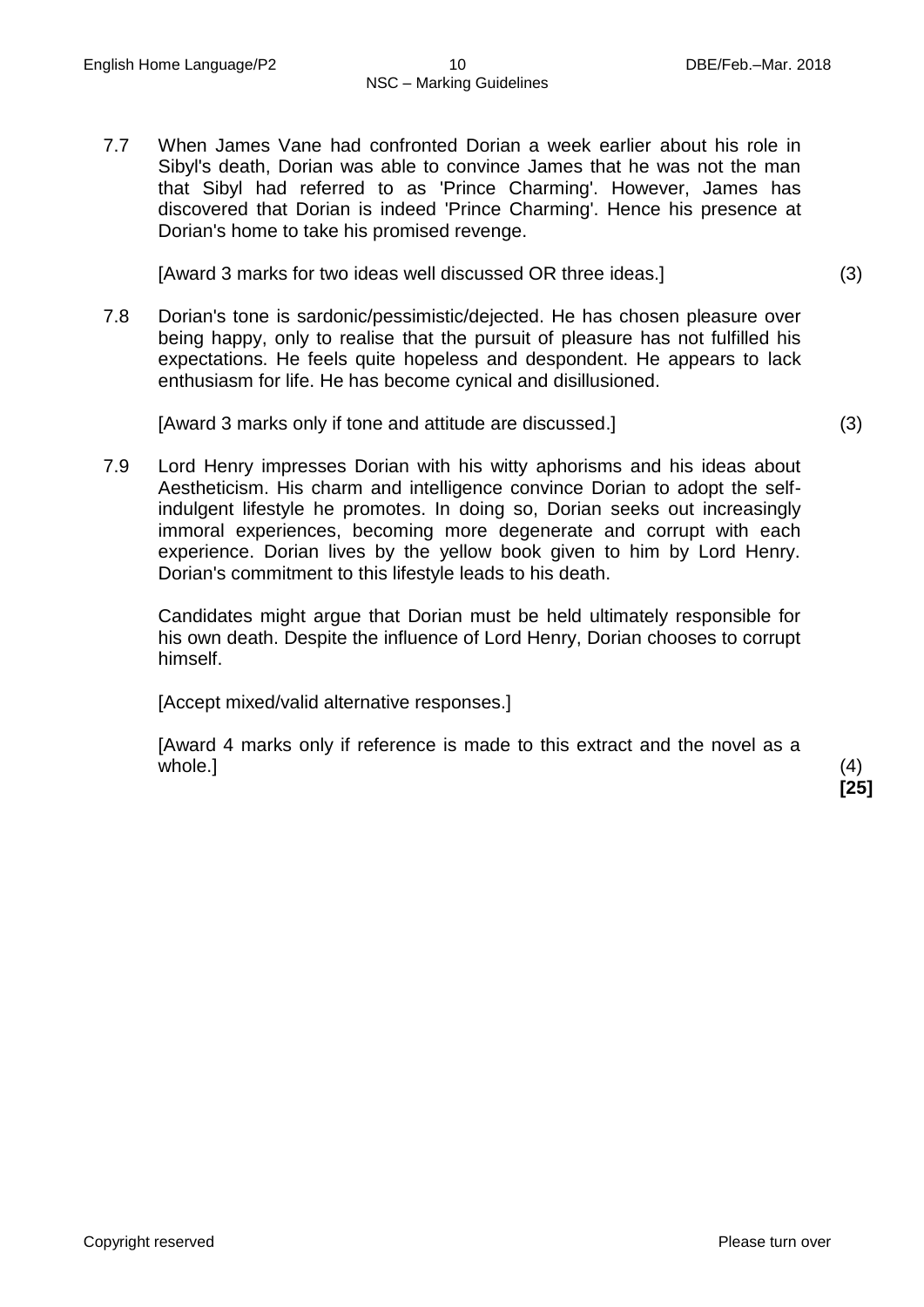# *LIFE OF PI* **- Yann Martel**

# **QUESTION 8:** *LIFE OF PI* **– ESSAY QUESTION**

- Here is the basis for answering this essay. Use the following as a guideline only. However, also allow for answers that are different, original and show evidence of critical thought and interpretation.
- A range of examples may be used by the candidates to support their arguments.
- Refer to page 24 for the rubric to assess this question.

Candidates might refer to characters in either or both versions of the story.

Candidates might argue that those whom Pi encounters change him and he will never be the innocent/naive young boy he was. Without these encounters, Pi might not have had the strength of character or survival skills to endure the suffering that he faced and to emerge with his humanity intact.

- Mr Adirubasamy's teaching Pi to swim saves his life when the Tsimtsum sinks. Pi also learns the skill of storytelling from him, which enables him to keep his mind occupied on the lifeboat and prevents him from descending into depression and madness.
- Pi refers to both Mr Kumars as 'the prophets' of his 'Indian youth'. They represent two apparently opposing views of religion and science. However, Pi comes to the realisation that their views are complementary. This encourages him to study both zoology and theology.
- Mr Kumar, the Biology teacher, teaches Pi to pay close attention to detail and it is this acute sense of observation that enables Pi to survive at sea.
- All three of Pi's religious mentors instil in him a strong sense of faith which sustains him on the lifeboat. His exposure to different religions encourages him to be tolerant and open-minded. All of their teachings define the way he lives his life.
- When Pi is on the lifeboat with the French cook, he encounters the brutality and savagery that humans are capable of. It is only through the French cook's lessons on survival that Pi is able to endure his ordeal.
- The adult Pi still bears the scars of the bestial acts of murder he engages in on the lifeboat. He has to live with the guilt of having taken a life to save his own.
- Pi's relationship with Richard Parker sustains him and gives him hope throughout his ordeal. Taming him keeps Pi occupied and prevents him from sinking into depression.
- Pi's assuming of Richard Parker's persona enables him to distance himself from the horrific things he has to do. However, the adult Pi still suffers from the guilt and trauma of his actions.
- The disbelief of the Japanese officials to Pi's story forces him to revise the story thus compelling him to acknowledge the inherent evil of which he is capable.
- Candidates might refer to the influence Pi's parents have on the person he becomes.

[Consider mixed/valid alternative responses.] **[25]**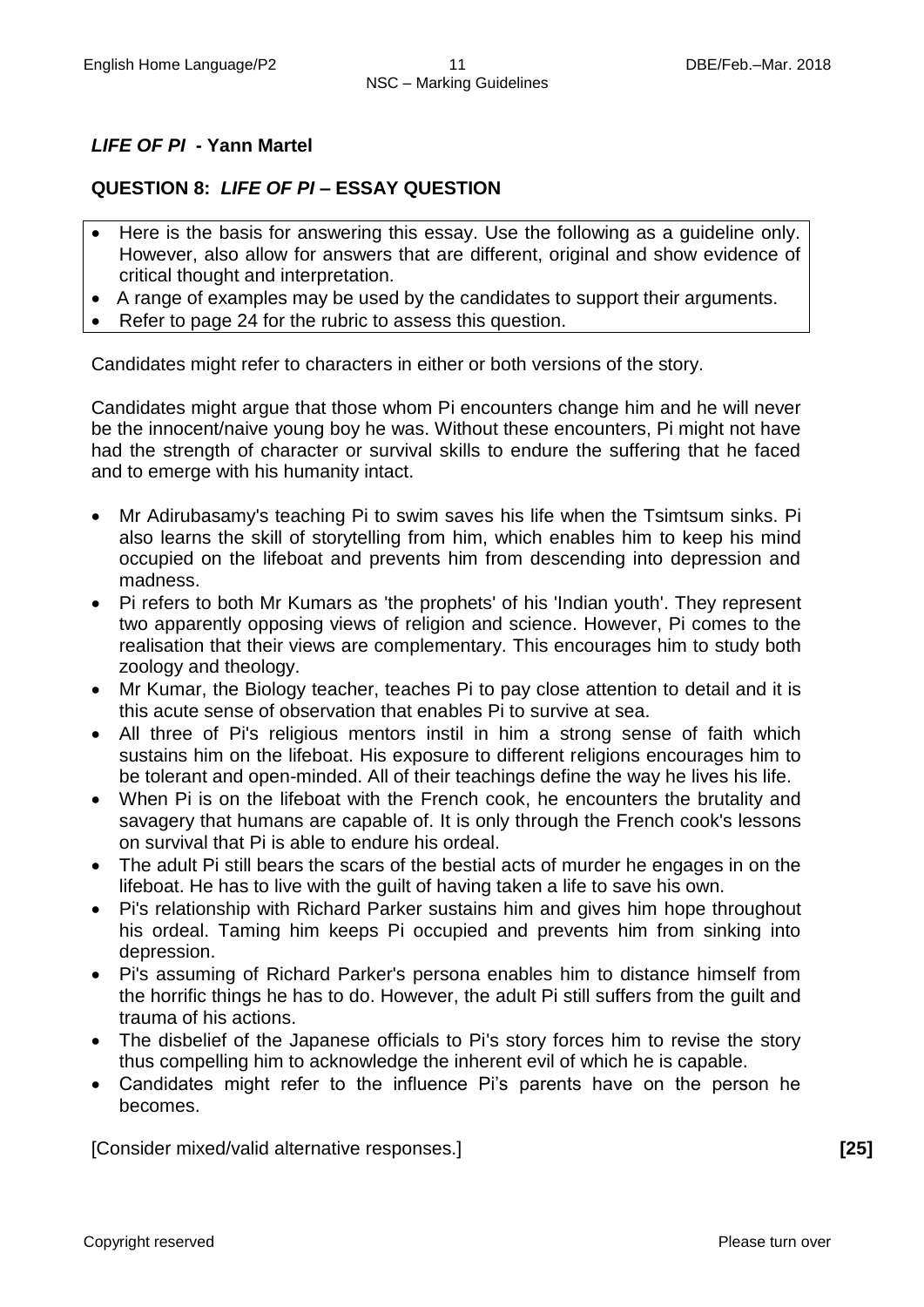### **QUESTION 9:** *LIFE OF PI* **– CONTEXTUAL QUESTION**

9.1 The narrator, who is travelling through India searching for inspiration for a novel, encounters an elderly man in a coffee shop in Pondicherry. He is intrigued when he is told that the narrator is a writer. The elderly man proceeds to tell the narrator the story that follows.

[Award 2 marks for two ideas.] (2)

9.2 Mr Adirubasamy and Pi share a close bond. Pi affectionately refers to him as Mamaji. He takes Pi under his wing and teaches him to swim. Pi sees Mamaji as his mentor and he looks forward to his praise. Even though he lives on a different continent, the adult Pi maintains contact with Mamaji.

[Award 2 marks for two distinct ideas.] (2)

9.3 The narrator's tone is disbelieving/cynical/suspicious. He is sceptical about Mr Adirubasamy's assertion. Initially, he is suspicious as he believes that Mr Adirubasamy is an evangelist seeking to convert him to a particular faith.

[Award 2 marks only if tone is discussed.] (2)

9.4 As a child Pi learnt about the value of love and family. This is later manifested in the close bonds he shares with his own family. He developed a passion for God and a belief in the universality of all religions. His choice of theology as a field of study and his home in Canada reflect the continuation of these beliefs. The love and respect for animals that he developed as a child later influences his choice of career.

[Award 3 marks for two ideas well discussed OR three distinct ideas.] (3)

9.5 It is a miracle that Pi survives at sea for the length of time that he does without being attacked by Richard Parker or falling foul to the other dangers that surround him. Pi's faith sustains him and enables him to transcend the impossible odds he faces.

OR

The version of the story Pi narrates to the Japanese officials is indicative of his will to survive at any cost and his belief that God will sustain him. It is this belief that enables him to engage in the barbaric acts he commits in order to survive.

[Candidates may refer to either one or both versions of the story for 3 marks.]

[Consider valid alternative responses on their merit.] (3)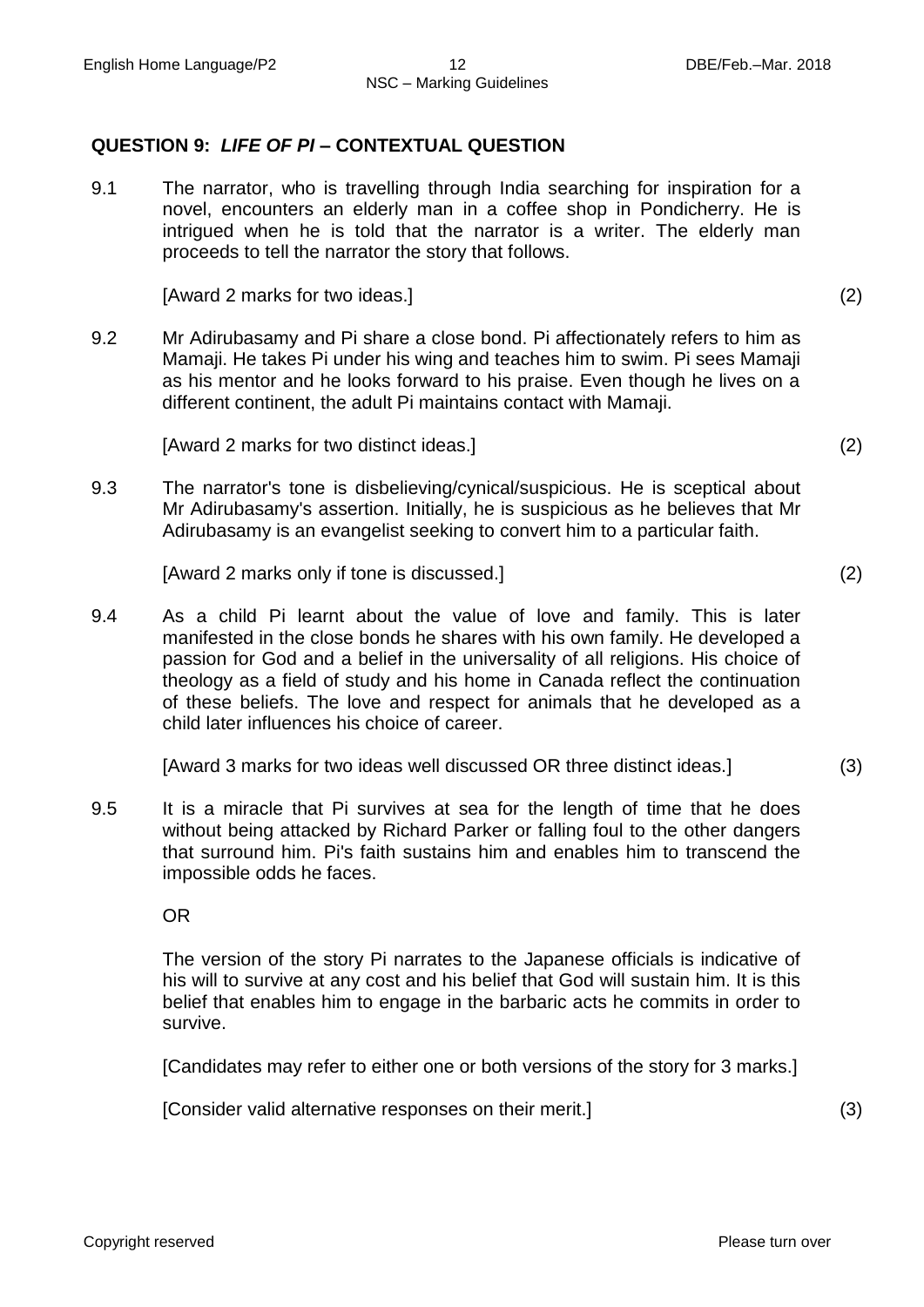9.6 Pi and the cook have eaten all the biscuits. He is now feeling ashamed and guilty because he has shown a lack of concern for the others who are also hungry. Pi's mother's silence hurts him and he apologises for upsetting her.

[Award 3 marks for two ideas well discussed OR three distinct ideas.] (3)

9.7 The French cook's behaviour sets an example for Pi to follow. He becomes increasingly capable of savagery in order to survive. Pi learns to be brutal and unfeeling after witnessing how the cook kills the sailor and, later, Pi's mother. He commits homicide and engages in cannibalism, which are actions he would never have contemplated prior to his encounter with the cook.

[Award 3 marks for two ideas well discussed OR three distinct ideas.] (3)

9.8 Pi and his mother separate themselves from the cook for their safety and as a way of rejecting his immoral behaviour. The issue of establishing boundaries is also evident in the first story when Pi physically distances himself from Richard Parker for the purposes of survival. In the second version, when Pi assumes the alter ego of Richard Parker, he does so to separate the violent side of his nature from that of the innocent boy he was.

[Award 3 marks for two ideas well discussed OR three distinct ideas.] (3)

9.9 In this extract, Pi realises that, despite his hatred of the French cook, he and his mother are reliant on him for their survival. In the first version of Pi's story, Richard Parker is dependent on Pi as the provider of food, while Pi relies on Richard Parker as a source of companionship. Pi's focus on training Richard Parker gives Pi a sense of purpose and helps him maintain his sanity. When a ship passes without noticing the lifeboat, Pi is devastated and appreciative of the tiger's presence, seeing him as motivation to persevere.

[Credit valid alternative responses.]

[Award 4 marks only if reference is made to this extract and the novel as a whole.]  $(4)$ 

**[25]**

**TOTAL SECTION B: 25**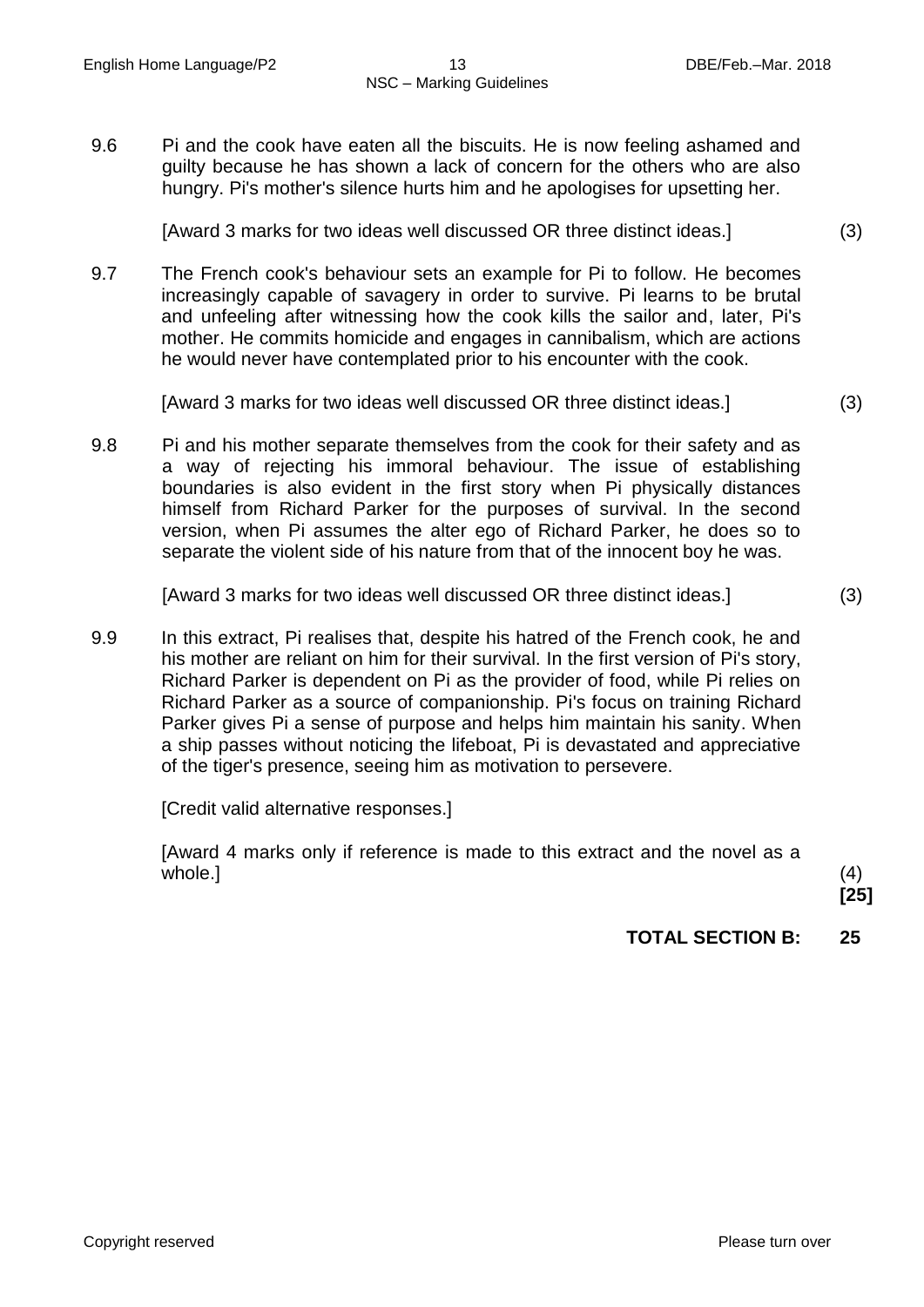# **SECTION C: DRAMA**

#### *HAMLET* **– William Shakespeare**

# **QUESTION 10:** *HAMLET* **– ESSAY QUESTION**

- Below is the basis for answering this essay. Use the following as a guideline only. However, also allow for answers that are different, original and show evidence of critical thought and interpretation.
- A range of examples may be used by the candidates to support their arguments.
- Refer to page 24 for the rubric to assess this question.

A mixed response would demonstrate a comprehensive understanding of the text.

- Hamlet struggles to reconcile his conscience with the need to avenge his father's death. His dilemma is that he is prone to philosophic speculation and a desire to make judgements based on reason. He vacillates rather than reacts. While some might construe Hamlet's behaviour as weak and see him as responsible for his own fate, others might argue that Hamlet's vacillations are a consequence of his goodness.
- Hamlet has no control over certain events: the murder of his father, Claudius's ascension to the throne and his marriage to Gertrude.
- Hamlet acknowledges that fate plays a role in the way in which matters unfold: he says that 'there's a divinity that shapes our end'. This suggests that, although Hamlet's flaws may contribute to his downfall, there are elements beyond his control.
- Fate plays a role when the ship Hamlet travels on is attacked by pirates, resulting in his being saved and returning to Denmark.
- The machinations of Claudius, his collusion with Rosencrantz and Guildenstern, as well as with Polonius and Laertes, make it impossible for Hamlet to be held solely accountable for the tragic unfolding of events.
- When Hamlet does act, he does so impulsively (e.g. the killing of Polonius and his role in the killing of Rosencrantz and Guildenstern). He avoids acting with premeditation. He struggles to react to the Ghost's request.
- Candidates might argue that Hamlet's assumed madness is a fatal error of judgement that contributes to the tragic consequences.
- Candidates might argue that Hamlet is solely responsible for his fate because of his self-pitying attitude and his procrastination. The consequent train of events is a result of his failure to act timeously. He ought to have disclosed the presence of the Ghost to Gertrude and then perhaps events might have taken a different turn.
- Candidates who argue that Hamlet has no control over events will focus on issues of fate and/or restrictive circumstances rather than Hamlet's decisions.

[Credit valid alternative responses.] **[25]**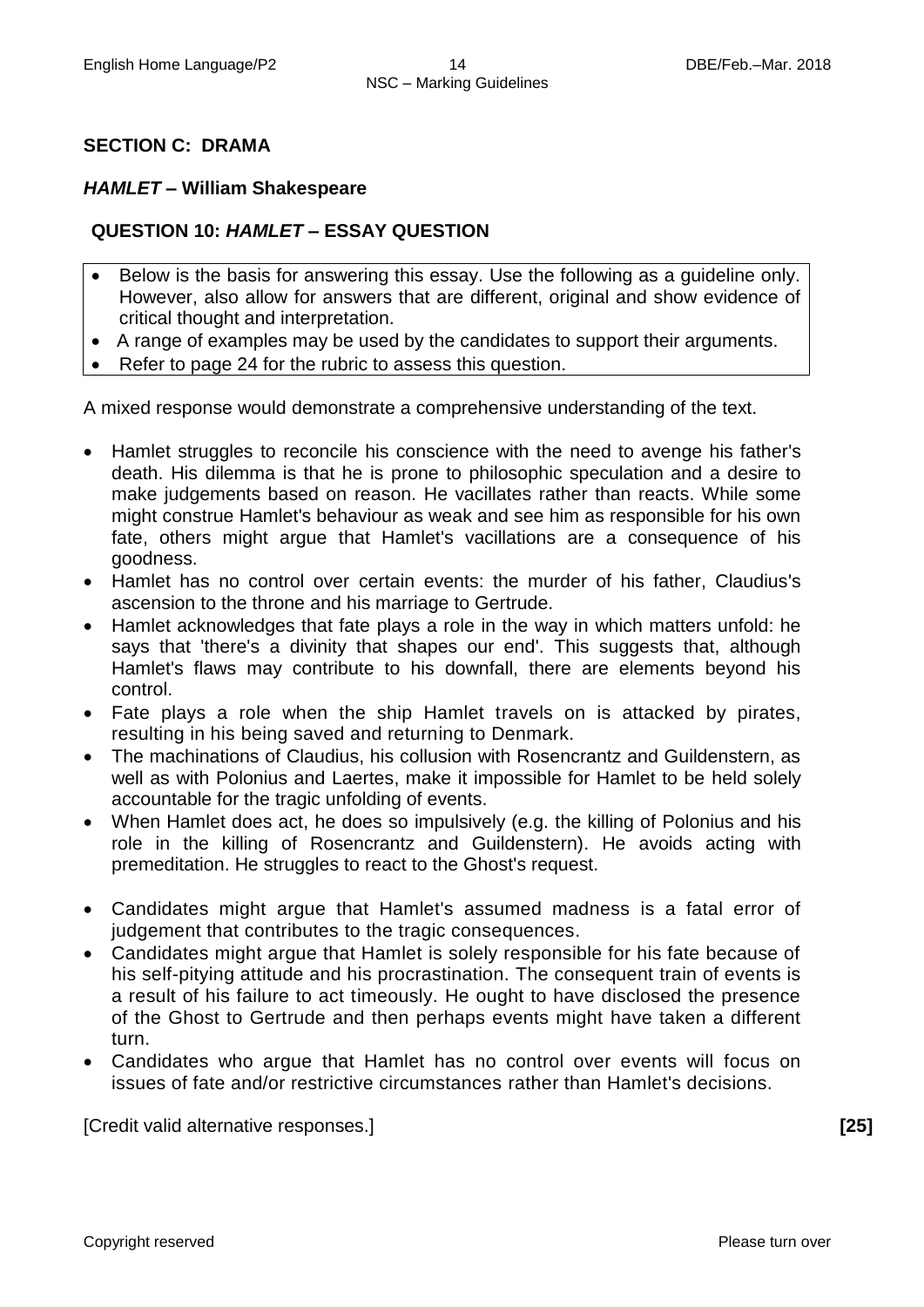# **QUESTION 11:** *HAMLET* **– CONTEXTUAL QUESTION**

11.1 Hamlet is unsure of the reason for the Ghost's appearance and considers the possibility of the Ghost having malignant intentions. Hamlet realises that if Claudius knows about the Ghost's accusations, Hamlet's life would be in danger. Claudius will do everything in his power to maintain his throne.

[Award 3 marks for two ideas well discussed OR three distinct ideas.] (3)

11.2 The Ghost of King Hamlet wants Hamlet to know that he did not die of natural causes but was murdered. He names Claudius as his murderer and accuses him of seducing Gertrude and marrying her with such haste. The Ghost wants Hamlet to avenge his death.

[Award 3 marks for two ideas well discussed OR three distinct ideas.] (3)

11.3 The audience might pity Hamlet, who is young and feeling overwhelmed by the information he has just received. He finds it difficult to accept the Ghost's indictment without proof. He is already deeply disturbed about his mother's marriage to Claudius and is perhaps feeling insecure about his ability to handle the mammoth task imposed on him.

#### **OR**

Candidates might argue that one cannot pity Hamlet at this stage. He is angry about the union between Claudius and Gertrude and the Ghost offers him an opportunity to avenge his death. He ought therefore to grab the opportunity and react immediately to rectify a situation that he finds untenable.

[Accept mixed responses.]

[Award 3 marks for two ideas well discussed OR three ideas.]

(3)

11.4 Hamlet's decision to feign madness serves as a useful weapon in his struggle against Claudius. It will allow him to gather information unobtrusively before he reacts to the Ghost's intimations. It will enable him to allay any suspicions that anyone might have while he plots his revenge.

Moreover, it is one of Hamlet's modes of procrastination in that he does not face what he regards as a distasteful/confusing/intimidating task.

Candidates might refer to Hamlet's feigned madness being a distraction to his seeking revenge.

[Award 3 marks for two ideas well discussed OR three ideas.]

(3)

11.5 Gertrude will later defend Hamlet's killing of Polonius when she informs Claudius that Hamlet reacted to a noise that he had heard and was unaware that it was Polonius behind the arras. She downplays Hamlet's agitated and violent state of mind. She also warns him of the poisoned drink in an attempt to save him from Claudius's treachery.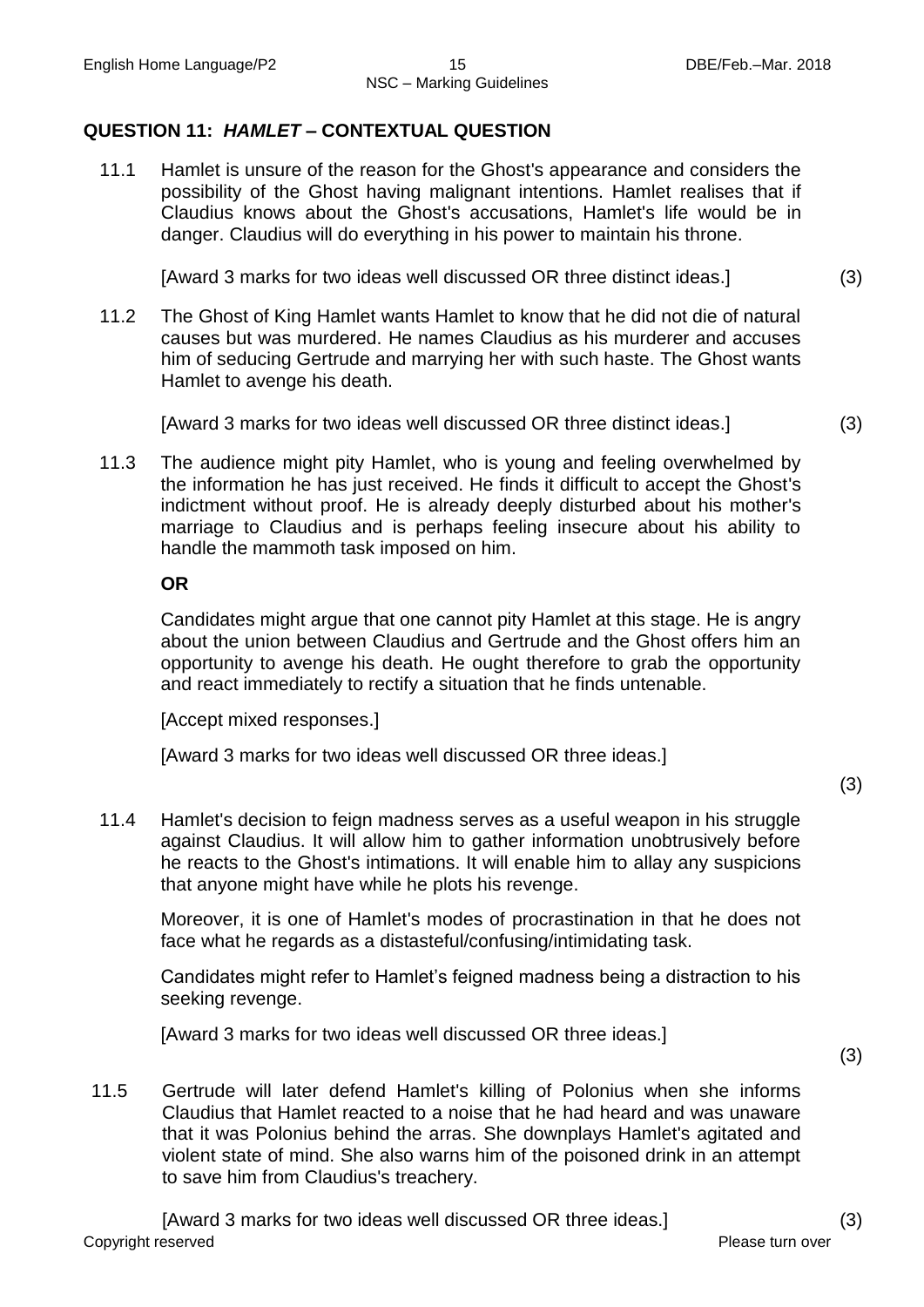# NSC – Marking Guidelines

11.6 Gertrude chastises Hamlet for offending Claudius. Ironically, in his response, Hamlet indicates that it is his mother who has, in fact, offended *his* father, King Hamlet.

Furthermore, Hamlet feels that the offence is not his but hers because she not only married the man who murdered her husband, but also married him soon after her husband's death.

[Award 3 marks if one example of irony is identified and discussed.] (3)

11.7 Hamlet is very angry and violently confronts Gertrude and prevents her from leaving. He may push her toward a chair or even perhaps place his hand on his sword in a threatening manner. His tone might be threatening/angry/forceful/assertive. He wants Gertrude to acknowledge her betrayal of him and his father by marrying Claudius.

[Accept valid alternative responses.]

[The candidate's response should be convincing in context.]

[Award 3 marks only if the candidate refers to body language and tone, and includes a justification.] (3)

11.8 Betrayal has to do with breaking faith/trust for one's own benefit. In this extract, Hamlet feels that his mother has betrayed both him and his father. Claudius's killing of his brother betrays family loyalties and also defies the concept of the divine right of kings. Characters betray others for personal gain: Claudius's usurping of the throne; to curry favour, Rosencrantz and Guildenstern's agreeing to betray a friend; to assert control, Polonius's arranging to have Laertes spied upon.

[Candidates may make reference to other examples.]

[Award 4 marks only if reference is made to this extract and the play as a whole.]  $(4)$ 

**[25]**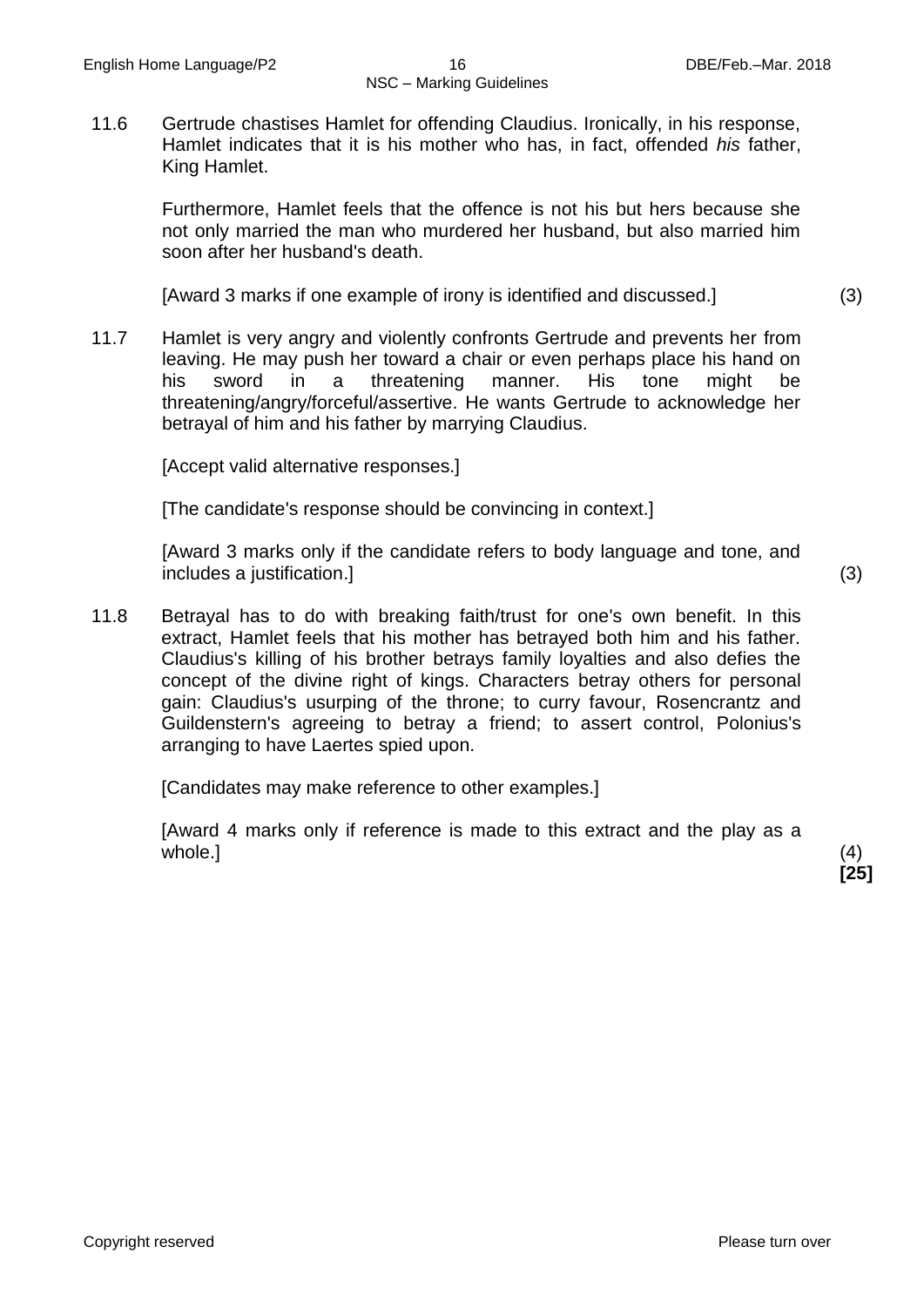# *OTHELLO* **– William Shakespeare**

# **QUESTION 12:** *OTHELLO* **– ESSAY QUESTION**

- Below is the basis for answering this essay. Use the following as a guideline only. However, also allow for answers that are different, original and show evidence of critical thought and interpretation.
- A range of examples may be used by the candidates to support their arguments.
- Refer to page 24 for the rubric to assess this question.
- Despite Othello's many admirable qualities, he has serious insecurities that contribute to his tragic fate. His insecurities about his race, his age, his ignorance about Venetian society, especially Venetian women, surface only when his confidence in Desdemona's loyalty/faithfulness is undermined by Iago.
- Othello allows himself to succumb to Iago's lies. He places his complete trust in Iago, allowing him to become his adviser and confidant, thereby compromising his integrity.
- Although Othello asks for 'ocular proof' of Desdemona's betrayal, he does not question the evidence when it is presented to him.
- Othello enters into an unholy alliance with Iago to kill both Cassio and Desdemona. This deliberate decision to commit murder compromises his morality and leads to his decision to execute justice on himself.
- He also agrees to Iago's suggestion that he eavesdrop on Iago and Cassio's conversation, not realising that Iago is deceiving him. His gullibility in this situation contributes to his downfall.
- Othello allows himself to be manipulated. Iago's suggestion of Desdemona's infidelity provides the excuse Othello needs to justify the destruction of the wife he believes cannot truly love him.
- Othello's low self-esteem, jealousy and pride make him determined to ensure that Desdemona pays dearly for her supposed transgression.
- Although Othello calls himself 'an honourable murderer', his actions in refusing Desdemona the chance to defend herself belie this claim.
- Candidates might argue that, rather than Othello's being responsible for his own fate, it is Iago who is the cause of his downfall.
- lago plays on Othello's insecurities, poisoning his mind against his wife.
- Othello has no reason to disbelieve or mistrust Iago, as Iago is perceived to be 'honest' by numerous characters in the play.
- lago is an excellent judge of character. He is opportunistic, cunning and evil, and the naïve and unsophisticated Othello stands no chance against Iago's devious machinations.

[Accept mixed/valid alternative responses.] **[25]**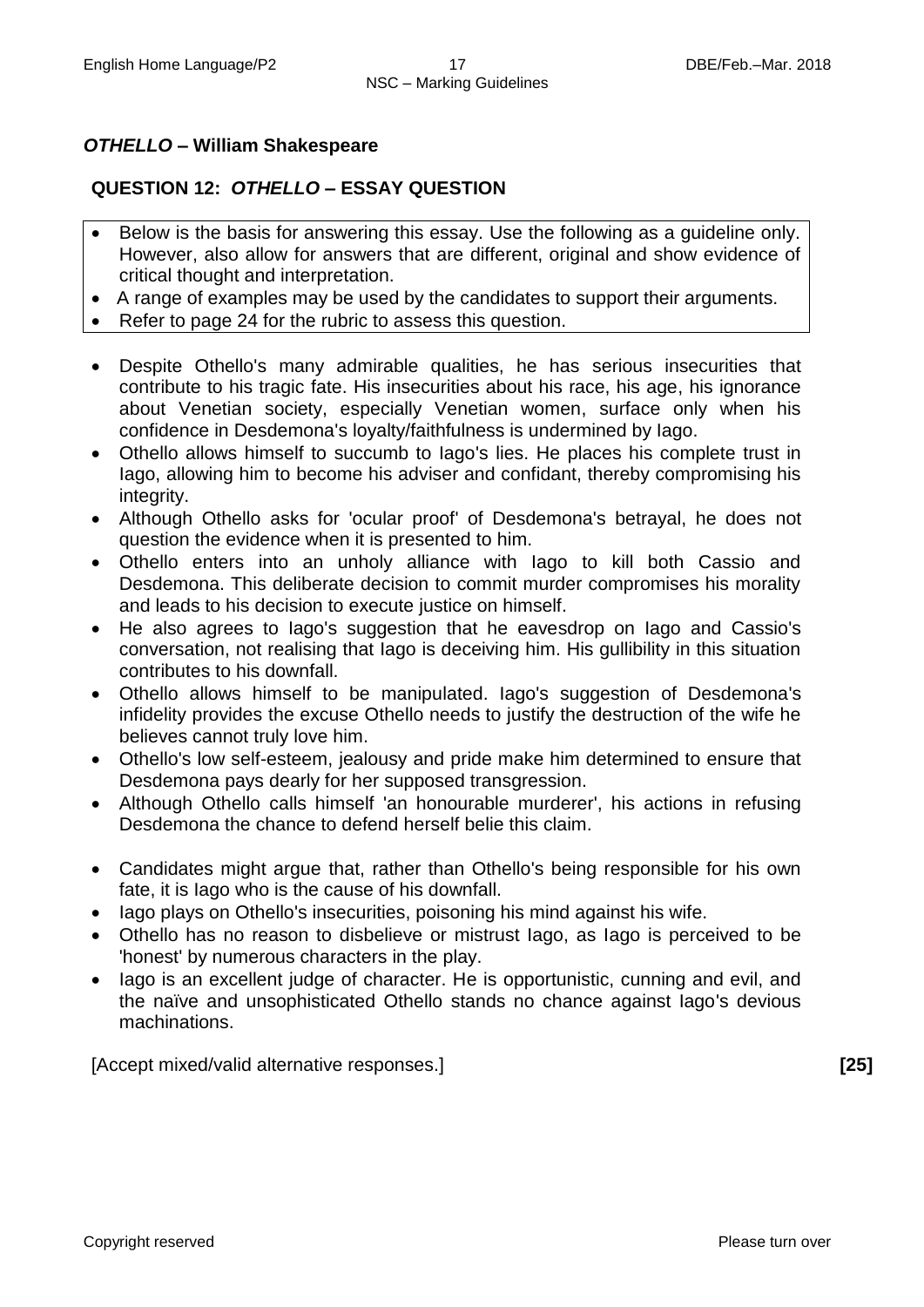#### **QUESTION 13:** *OTHELLO* **– CONTEXTUAL QUESTION**

13.1 Iago intends to use the handkerchief as 'ocular proof' of Desdemona's unfaithfulness. He plans to place the handkerchief in Cassio's lodging, thereby implying that Desdemona gave it to Cassio as a token of her love. This will validate Iago's accusations and will motivate Othello to act against Desdemona and Cassio.

[Award 3 marks for two ideas well discussed OR three ideas.] (3)

13.2 Iago is generally disrespectful and dismissive of Emilia. He does not take her into his confidence or allow her to question his actions. He is rude and bullying. He deliberately uses her as a tool to further his selfish plans.

[Award 3 marks only if reference is made to this extract.] (3)

13.3 Iago's observation is accurate as Othello shows increasing signs of anguish. There is a clear sense of Othello's emotional breakdown. Earlier in the play, Othello refuses to believe that Desdemona could be unfaithful. At this point, his words indicate that he is coming closer to believing in her guilt.

[Award 3 marks for two ideas well discussed OR three ideas.] (3)

13.4 Roderigo had wanted to marry Desdemona but had been unsuccessful. Iago promised to help Roderigo win Desdemona in return for Roderigo's help in bringing about Othello's downfall. He continues to help Iago because he is convinced that Iago will make good on his promise.

[Award 3 marks for two ideas well discussed OR three ideas.] (3)

13.5 Throughout the play, Iago has been very adept at using words to persuade and manipulate. However, here he pledges to remain silent because he realises that nothing he says would be to his advantage and he is happy to thwart the process of justice. He is being spiteful.

[Award 3 marks only if irony is discussed.] (3)

13.6 Yes.

From the beginning of the play, Iago's intention has been to destroy Othello. He hates everything that is good, everything that has a 'daily beauty'. He does not believe in concepts such as love and virtue and seeks to destroy anything associated with these ideas. On a number of occasions, he also equates his actions with those of the devil.

**OR**

[A 'No' response is unlikely; however, treat all responses on their merits.]

[Award 3 marks for two ideas well discussed OR three ideas.] (3)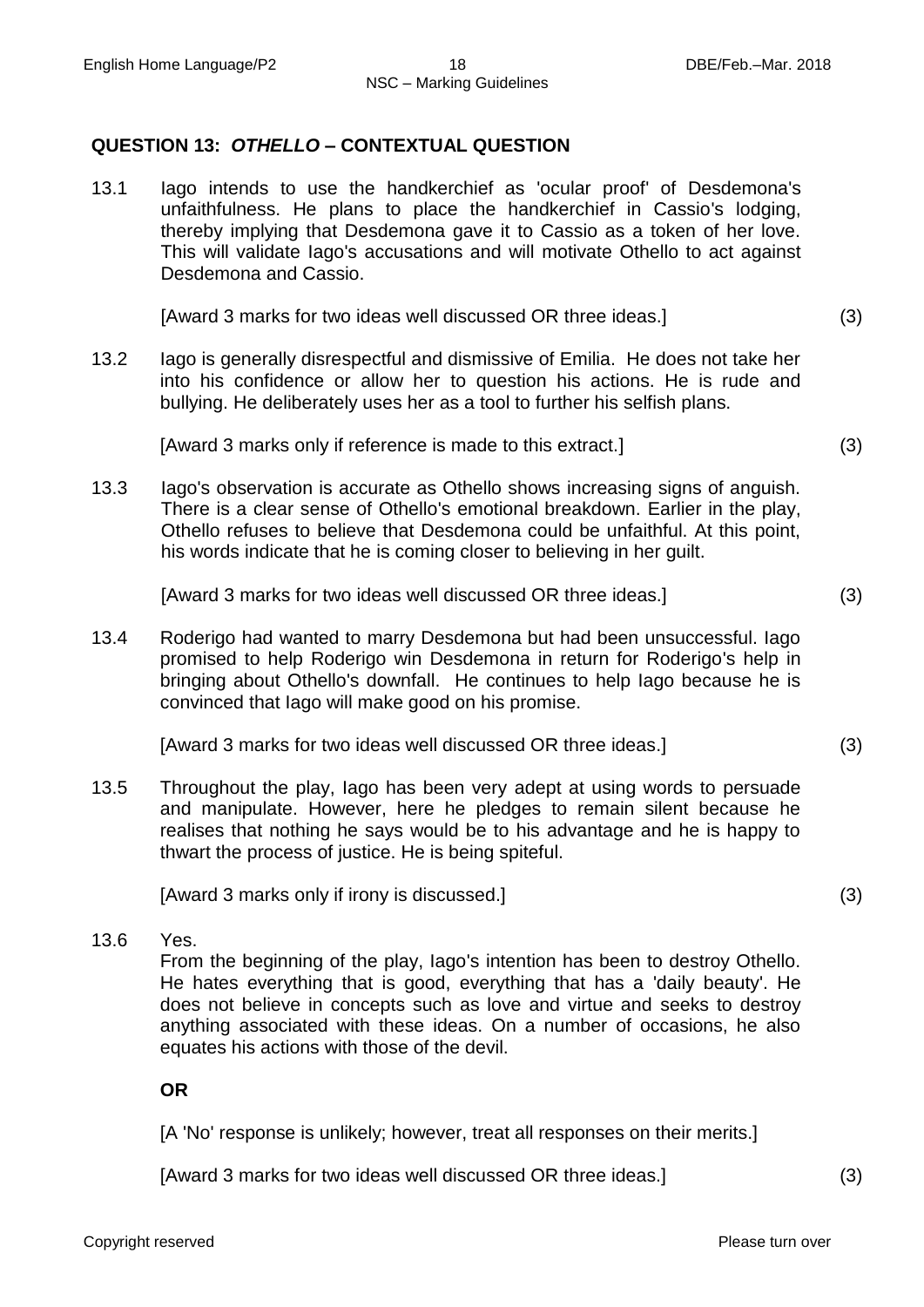13.7 Othello is appealing to Lodovico and the assembled company to listen to the reasons for his actions. There is an element of pride and condescension in his tone when he mentions his 'service' to the State. He might raise his hand to stave off being seized by the guards/extend his hand in appeal/point to himself to emphasise his words. His tone becomes dismissive as he comes to realise the insignificance of his past deeds.

[Accept valid alternative responses.]

[The candidate's response should be convincing in context.]

[Award 3 marks only if the candidate refers to body language and tone, and includes a justification.] (3)

- 
- 13.8 Feelings of jealousy are displayed by various characters. In this extract, Othello indicates that he is not easily made jealous but once his jealousy is aroused, he is consumed by it. His insecurities and fears lead him to believe Iago's lies. Iago's jealousy is spurred on by his feelings of inadequacy as he feels that he can never be the equal of Cassio and Othello. Roderigo is jealous of Othello's having Desdemona as his wife. Ultimately, jealousy manifests in different ways but always results in destruction of self and others.

[Candidates may make reference to other examples.]

[Award 4 marks only if reference is made to this extract and the play as a whole.]

(4) **[25]**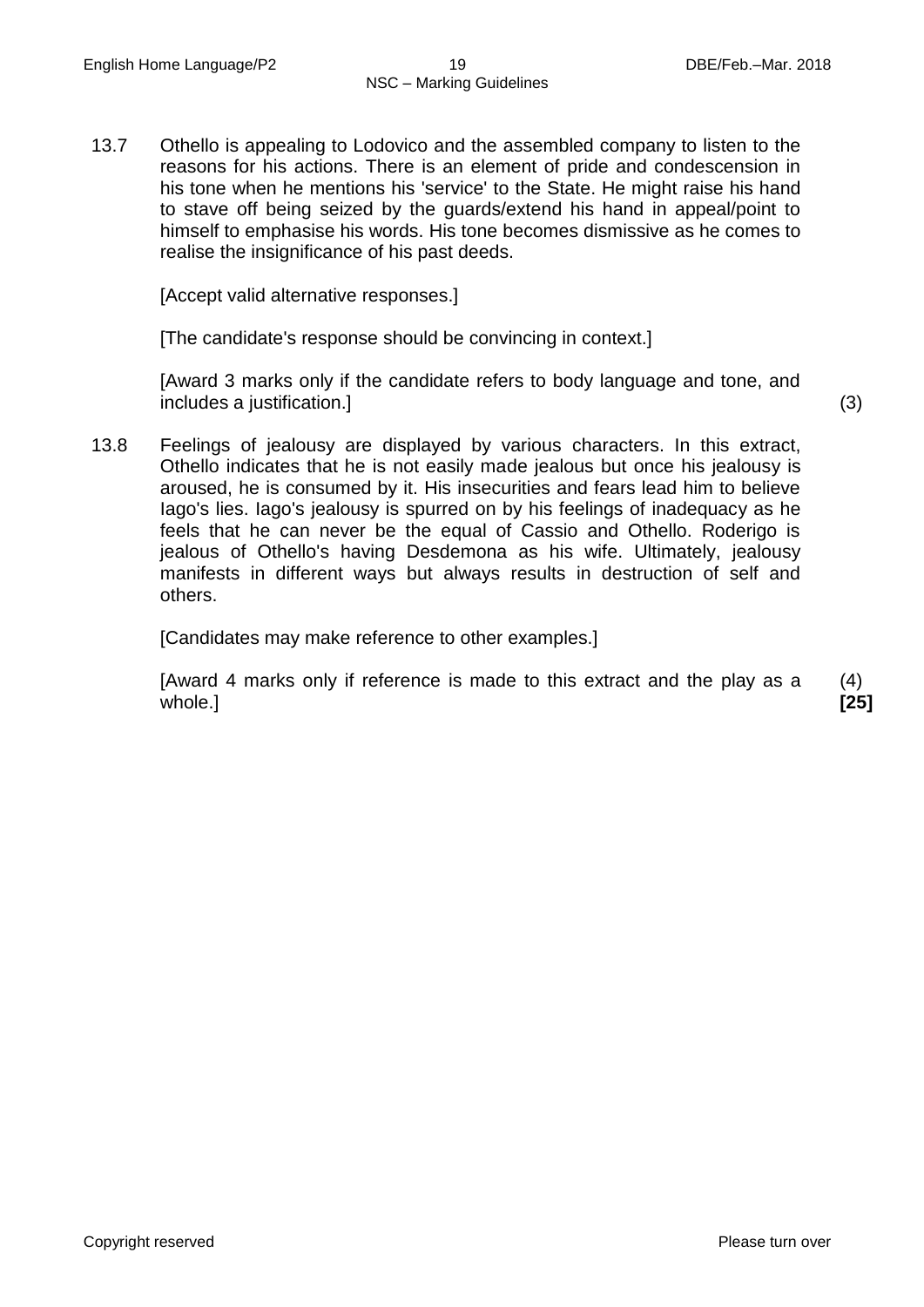# *THE CRUCIBLE* **– Arthur Miller**

# **QUESTION 14:** *THE CRUCIBLE* **– ESSAY QUESTION**

- Below is the basis for answering this essay. Use the following as a guideline only. However, also allow for answers that are different, original and show evidence of critical thought and interpretation.
- A range of examples may be used by the candidates to support their arguments.
- Refer to page 24 for the rubric to assess this question.
- John Proctor's guilt, his morally questionable actions and his desire to protect his name contribute to his tragic fate.
- Despite being a self-acknowledged sinner, Proctor is 'a good man'. His adultery is the catalyst for Abigail's jealousy. His rejection of her encourages her wrath and desire for revenge.
- Proctor sets high moral standards for himself but he considers himself a hypocrite because he deceives others by not revealing his adultery.
- Proctor conceals the fact that Abigail has admitted that the girls' actions in the forest 'were just sport'. He does this because he does not want to expose himself.
- His hesitation costs the village dearly as many innocent people including his wife – are arrested and found guilty of witchcraft.
- Proctor realises that the only way to save his wife and the wives of his friends is to confess to adultery, thus discrediting Abigail and urging the court to see the truth of Abigail's manipulation of its proceedings.
- His individuality and defiance of the official value system contribute to his being viewed as a trouble-maker and the court's harsh treatment of him.
- Proctor battles with his conscience but ultimately chooses to remain true to himself. He desires to live but he is determined to maintain his honour and integrity. He dies refusing to compromise his sense of truth.
- Candidates might argue that Proctor is not entirely responsible for his fate. He was not to foresee the extent of Abigail's desire for him, or the extent of her vengeance.
- The girls and many of the other villagers realise that the witch trials can be used for their ulterior motives.
- The villagers also contribute to Proctor's fate by creating a climate of suspicion and restriction, and sanctioning the witch trials.
- The lack of justice offered by the courts results in the deaths of innocent people.

[Accept mixed/valid alternative responses.] **[25]**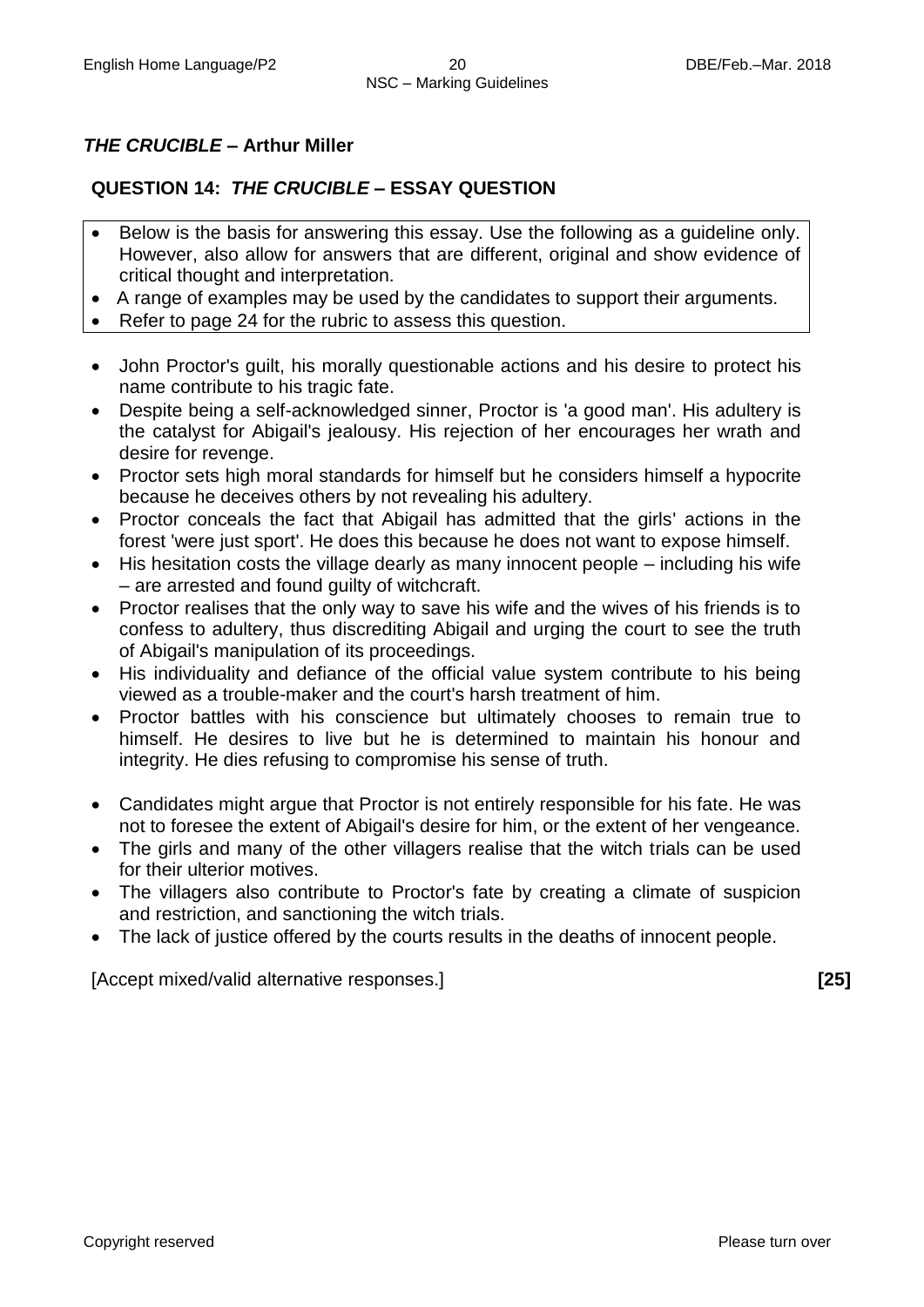### **QUESTION 15:** *THE CRUCIBLE* **– CONTEXTUAL QUESTION**

15.1 Hale is kind and gentle toward Betty. He shows concern and compassion. Parris, by contrast, has scant concern for her well-being. He is more worried about the impact on his reputation.

[Award 3 marks only if both characters are discussed.] (3)

15.2 Hale's investigations encourage the girls to name those supposedly engaged in witchcraft. His leading questioning style gives the girls an idea of what sort of evidence the courts will find convincing. His enthusiasm when he thinks he has uncovered witchcraft blinds him and he loses his ability to be rational. However, when he realises that the girls are frauds, he attempts to stop the trials, first by appealing to Danforth and later by encouraging the condemned to lie to save their lives. His denouncing of the courts raises awareness among the villagers of the injustices that have been committed.

[Award 3 marks for two ideas well discussed OR three ideas.] (3)

15.3 The girls approach Tituba because they believe that, as a black woman from Barbados, she has knowledge of witchcraft. As a slave, Tituba has no power to refuse them. Tituba might see this as a way of integrating herself into the society and gaining some status for herself. This is a way of her asserting a level of authority that she would otherwise not have.

[Award 3 marks for two ideas well discussed OR three ideas.] (3)

15.4 Abigail's statement is ironic because she is neither good nor proper as she has had an affair with John Proctor. She can no longer be regarded as an innocent 'girl'. Also, she has behaved in other inappropriate ways such as laughing in church and dancing in the forest. Although Abigail says she has not 'sold' herself, she selfishly commits evil acts and so has, in effect, 'sold' herself to the devil.

[Award 3 marks only if irony is discussed.] (3)

15.5 Hathorne is uncompromising in his determination to see his form of justice meted out. He is not prepared to deviate from decisions taken by the court. He is afraid of losing credibility and having his reputation, and the reputation of the court, tarnished.

[Award 3 marks for two ideas well discussed OR three ideas.] (3)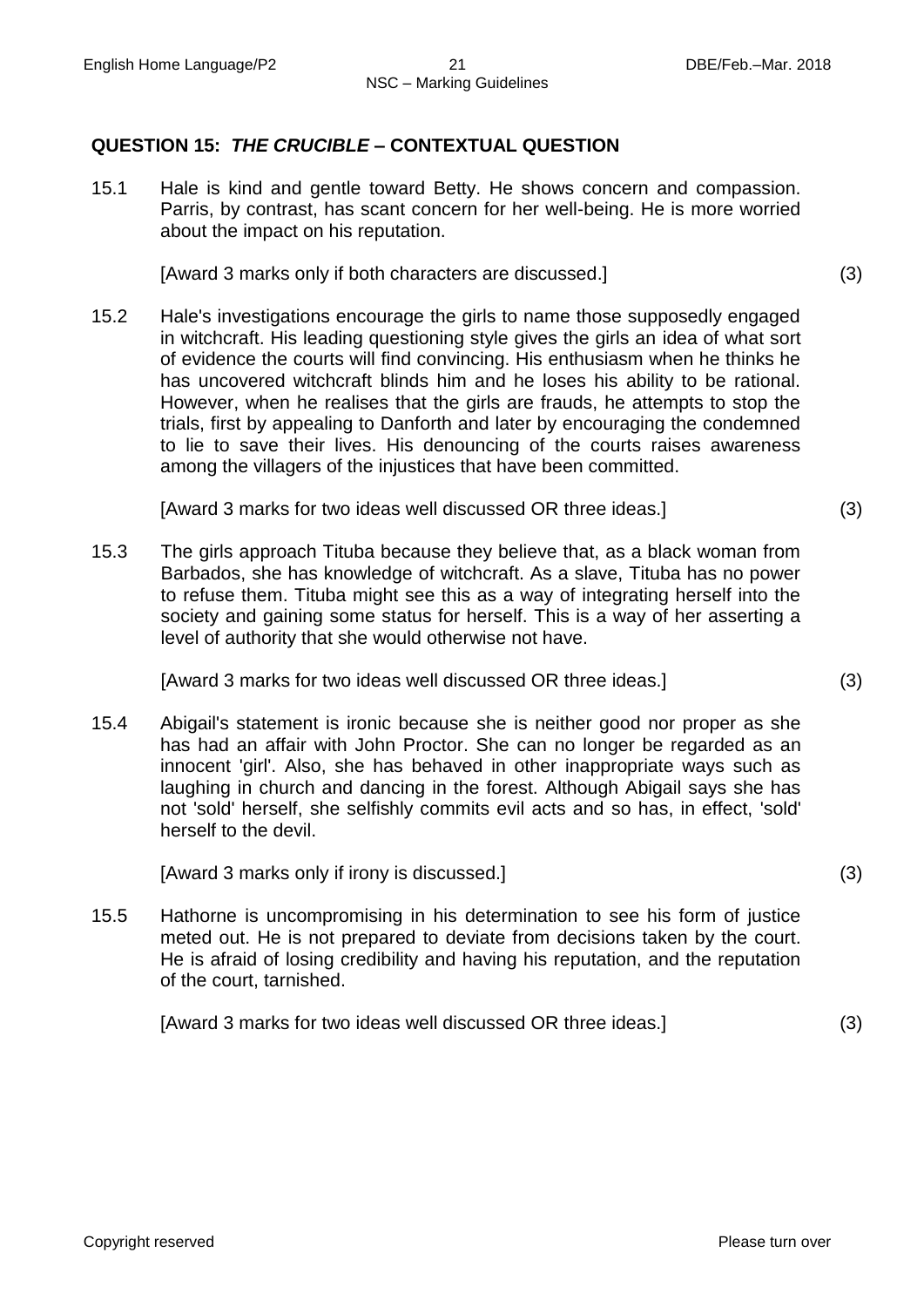15.6 The actor might bang his fist on the table or cross his arms. He might be authoritative and firm in his pronouncement. Danforth is determined to continue with the executions as he does not want the authority of the court to be challenged.

[Accept valid alternative responses.]

[The candidate's response should be convincing in context.]

[Award 3 marks only if the candidate refers to body language and tone, and includes a justification.] (3)

15.7 Parris initiates the fears about witchcraft by calling in Reverend Hale to investigate the reasons for the girls' illness. His failure to disclose the truth about the girls' activities in the forest contributes to a climate that is conducive to the girls' accusing people of witchcraft. This, together with his selfish concern for his reputation, leads to the outbreak of hysteria. Despite his doubts, he continues to support the trials. It is only when Abigail runs away and his life is threatened that he tries to persuade Danforth to re-examine his decisions.

[Award 3 marks for two ideas well discussed OR three ideas.] (3)

15.8 In this extract, Parris points out that because of the good reputation of people like Rebecca Nurse and John Proctor, the villagers might turn against the court if they are executed.

People's reputations are an indication of their characters and integrity, as well as how they are perceived in the village. In order to protect their reputations, individuals react differently. People like Parris and Abigail lie to protect their reputations. The court officials refuse to acknowledge the girls' deception because it would tarnish their reputations. Initially, Proctor does not disclose his adultery because he does not want his reputation ruined, but later, he stands for what is true. Like Proctor, Rebecca and Giles are prepared to lose their lives to protect the integrity of their names.

[Candidates may make reference to other examples.]

**[25]**

**TOTAL SECTION C: 25 GRAND TOTAL: 80**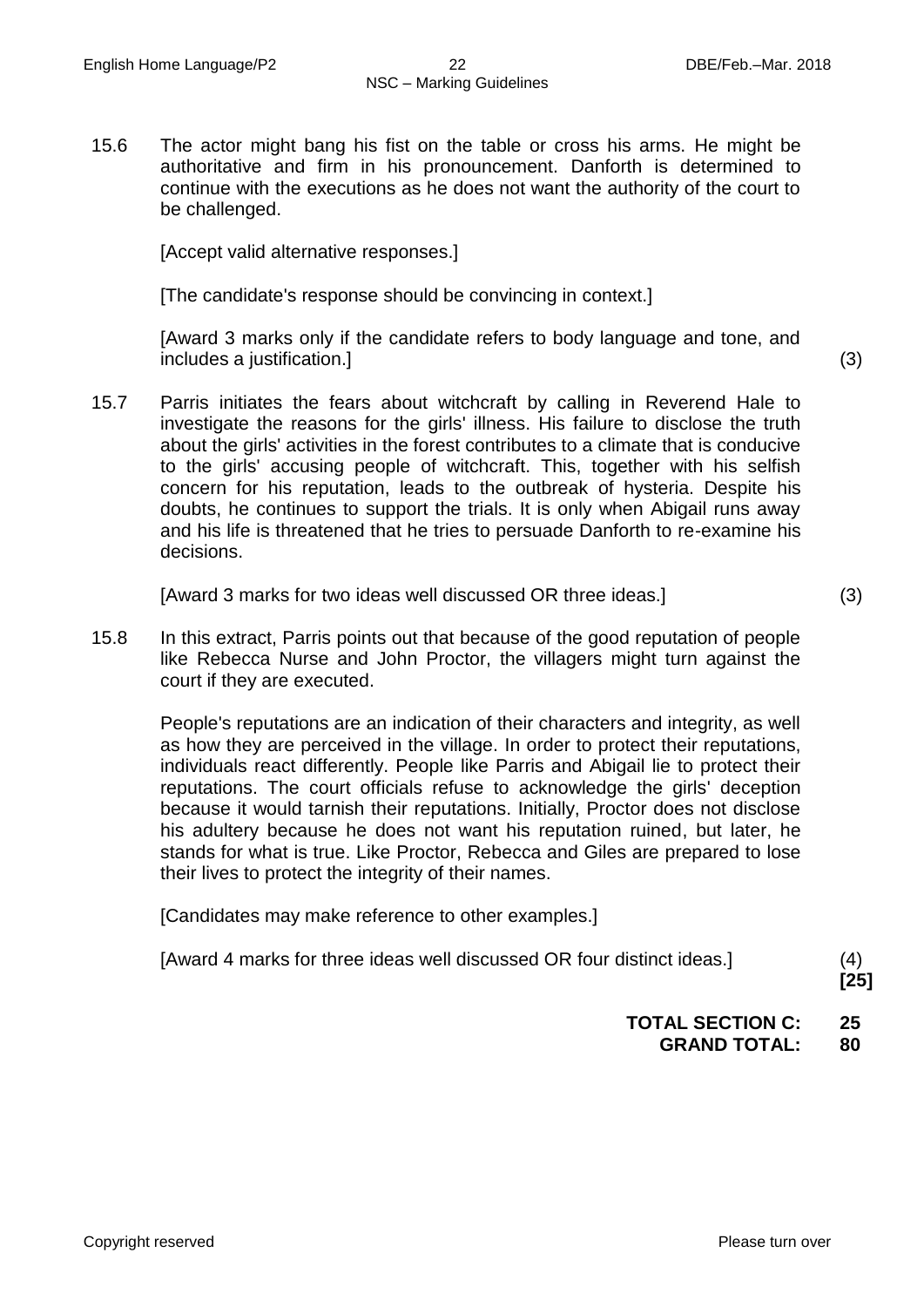# **SECTION A: Assessment rubric for literary essay: Poetry (10 Marks)**

| <b>Criteria</b>                                                                                                 | <b>Exceptional</b>                                                                                                                                                          | <b>Skilful</b>                                                                                                                                                                                                           | <b>Moderate</b>                                                                                                                                                                                  | <b>Elementary</b>                                                                                                                            | Inadequate                                                                                                                    |
|-----------------------------------------------------------------------------------------------------------------|-----------------------------------------------------------------------------------------------------------------------------------------------------------------------------|--------------------------------------------------------------------------------------------------------------------------------------------------------------------------------------------------------------------------|--------------------------------------------------------------------------------------------------------------------------------------------------------------------------------------------------|----------------------------------------------------------------------------------------------------------------------------------------------|-------------------------------------------------------------------------------------------------------------------------------|
|                                                                                                                 |                                                                                                                                                                             |                                                                                                                                                                                                                          |                                                                                                                                                                                                  |                                                                                                                                              |                                                                                                                               |
| <b>CONTENT</b>                                                                                                  | $5-6$                                                                                                                                                                       |                                                                                                                                                                                                                          | 3                                                                                                                                                                                                | $\mathbf 2$                                                                                                                                  | $0 - 1$                                                                                                                       |
| <b>6 MARKS</b><br>Interpretation of topic.<br>Depth of argument,<br>justification and grasp of<br>text.         | -In-depth interpretation of<br>topic<br>-Range of striking<br>arguments; extensively<br>supported from poem<br>-Excellent understanding<br>of genre and poem                | -Shows understanding<br>and has interpreted topic<br>well<br>-Fairly detailed response<br>-Sound arguments given,<br>but not all of them as<br>well motivated as they<br>could be<br>-Understanding of genre<br>and poem | -Fair interpretation of topic<br>-Some good points in<br>support of topic<br>-Some arguments<br>supported, but evidence is<br>not always convincing<br>-Basic understanding of<br>genre and poem | -Unsatisfactory<br>interpretation of topic<br>-Hardly any points in<br>support of topic<br>-Inadequate<br>understanding of<br>genre and poem | -No understanding of<br>the topic<br>-No reference to the<br>poem<br>-Learner has not<br>come to grips with<br>genre and poem |
| <b>STRUCTURE AND</b>                                                                                            |                                                                                                                                                                             |                                                                                                                                                                                                                          | 2                                                                                                                                                                                                |                                                                                                                                              | $0 - 1$                                                                                                                       |
| <b>LANGUAGE</b>                                                                                                 | Coherent structure                                                                                                                                                          | -Clear structure and                                                                                                                                                                                                     | Some evidence of                                                                                                                                                                                 | -Structure shows                                                                                                                             | -Poorly structured                                                                                                            |
| <b>4 MARKS</b><br>Structure, logical flow<br>and presentation.<br>Language, tone and<br>style used in the essay | -Arguments well-structured<br>and clearly developed<br>Language, tone and style<br>mature, impressive, correct<br>Virtually error-free grammar,<br>spelling and punctuation | logical flow of argument<br>-Flow of argument can<br>be followed<br>-Language, tone and<br>style largely correct                                                                                                         | structure<br>Essay lacks a well-<br>structured flow of logic<br>and coherence<br>- Language errors minor;<br>tone and style mostly<br>appropriate                                                | faulty planning<br>Arguments not<br>logically arranged<br>Language errors<br>evident<br>Inappropriate tone<br>and style                      | -Serious language<br>errors and incorrect<br>style                                                                            |

**NOTE: If a candidate has ignored the content completely and written a creative response instead, award a 0 mark for both Content and Structure and Language.**